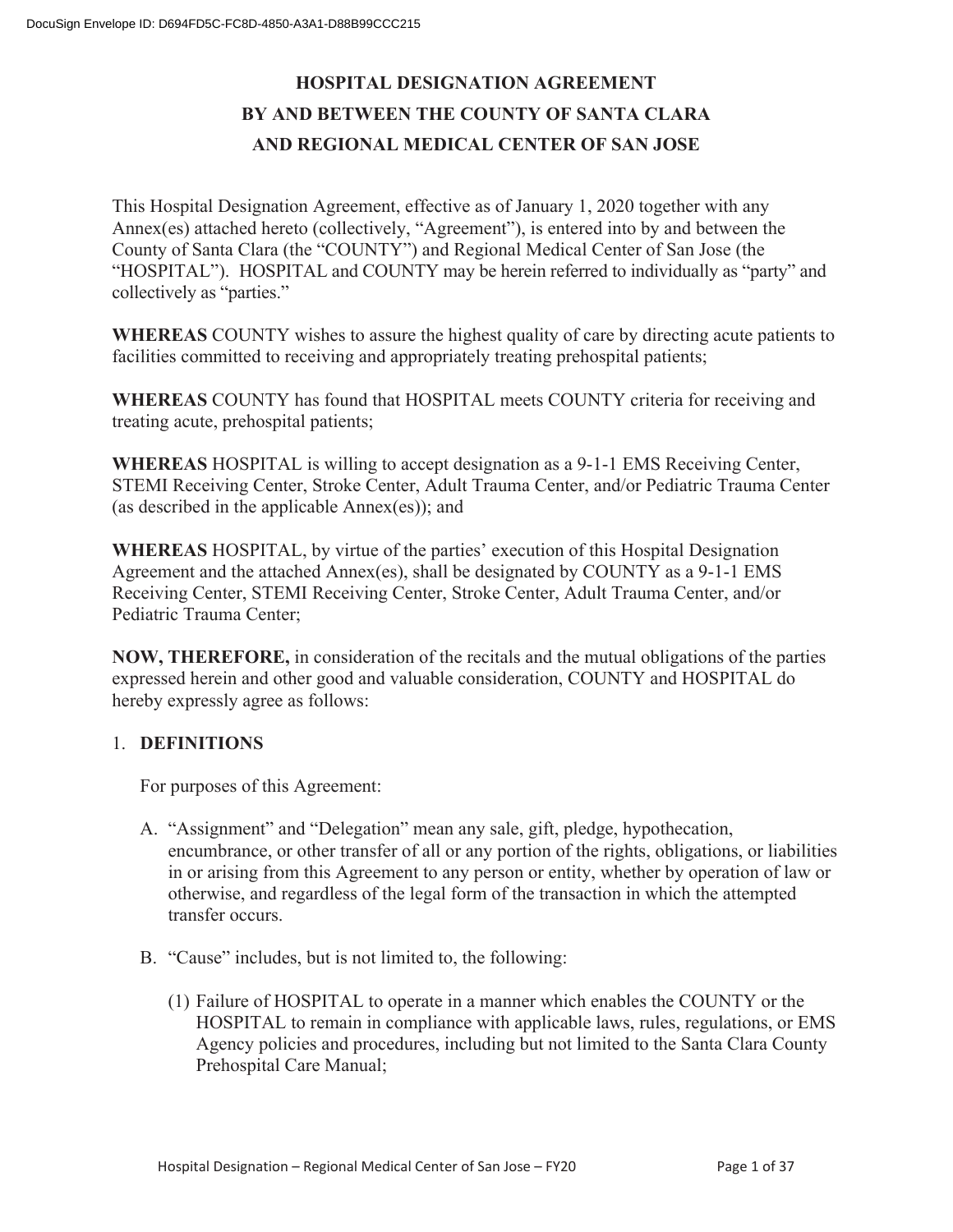- (2) Failure of HOSPITAL to provide timely physician coverage for patients transported to HOSPITAL pursuant to this Agreement, causing unnecessary risk of mortality or morbidity, as determined by COUNTY;
- (3) Any failure of performance, clinical or other, required in accordance with the Agreement and which is determined by the EMS Agency's Medical Director to constitute an endangerment to public health and safety.
- (4) Falsification of information or data supplied by HOSPITAL to COUNTY;
- (5) Acceptance by the HOSPITAL or HOSPITAL'S employees of any bribe, kickback or consideration of any kind in exchange for any consideration whatsoever, when such consideration or action on the part of the HOSPITAL or HOSPITAL'S employees could be reasonably construed as a violation of federal, state or local law.
- (6) Failure by HOSPITAL to strictly observe any provision in this Agreement;
- (7) Failure by HOSPITAL to remedy recurring malfunction, staff shortages, response delays, facility problems leading to diversion of ambulances or excessive ambulance patient offload times; and
- (8) The HOSPITAL is adjudged to be bankrupt or has a general assignment for the benefit of its creditors, or a receiver is appointed on account of HOSPITAL's insolvency.
- C. "EMS Agency" means the COUNTY's Emergency Medical Services Agency.
- D. "EMS System" means the emergency medical services system operated by the EMS Agency to provide personnel, facilities, and equipment for the effective and coordinated delivery of medical care services under emergency conditions in the COUNTY.

#### 2. **TERM**

This Hospital Designation Agreement shall be valid for a period of five years, beginning on January 1, 2020 and continuing until December 31, 2024, unless earlier terminated pursuant to this Hospital Designation Agreement. Any Annex entered into pursuant to this Hospital Designation Agreement shall be valid from the date of mutual execution of the Annex until the earliest of (1) expiration of this Hospital Designation Agreement, (2) termination of this Hospital Designation Agreement, or (3) termination of the Annex.

#### 3. **DESIGNATION FEES**

A. Amount of Fee(s)

In exchange for designation as a 9-1-1 EMS Receiving Center, STEMI Receiving Center, Stroke Center, Adult Trauma Center, and/or Pediatric Trauma Center, HOSPITAL shall pay COUNTY in accordance with the COUNTY Board of Supervisors' approved fee schedule, as may be amended by the COUNTY from time to time, together with any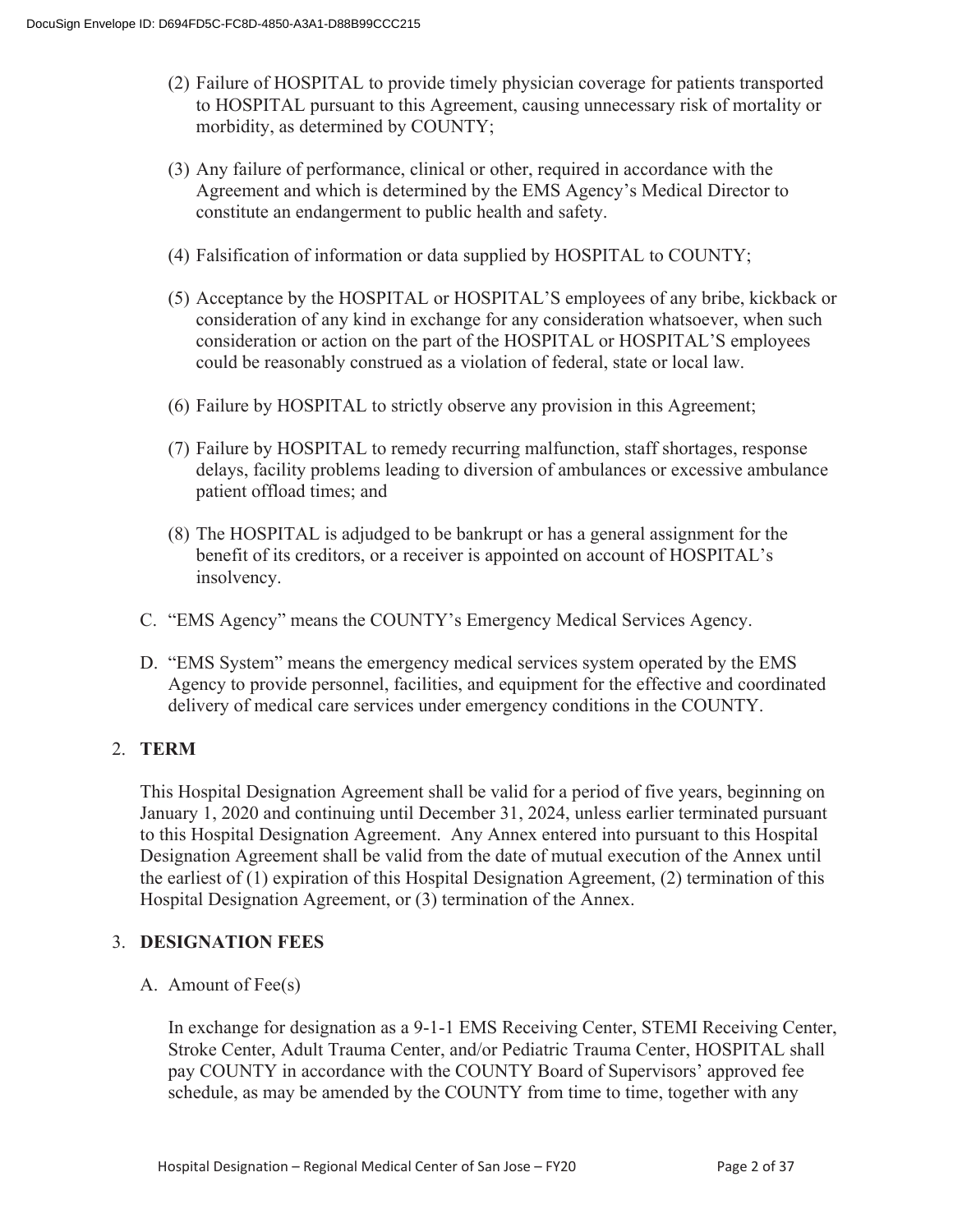fee(s) identified in the attached Annex(es). The fee(s) shall be used to pay the cost to the EMS Agency of administering and evaluating the 9-1-1 EMS Receiving Center system, STEMI Receiving Center system, Stroke Center system, and/or Trauma Center system, as applicable.

B. Payment of Fee(s)

Fee(s) shall be paid in full within thirty (30) calendar days of receipt of an invoice from the COUNTY.

#### 4. **DISCLAIMER**

HOSPITAL acknowledges that COUNTY makes no representation, and does not guarantee that any patients will be delivered, directed, or diverted to HOSPITAL for care pursuant to this Agreement and cannot assure that a minimum number of patients will be delivered to HOSPITAL during the term of this Agreement.

#### 5. **OBLIGATIONS OF HOSPITAL**

- A. HOSPITAL shall comply with all HOSPITAL obligations set forth in the attached Annex(es).
- B. HOSPITAL shall comply with all standards criteria identified within this Agreement, as well as all applicable EMS Agency policies and procedures, as amended from time to time, including but not limited to the Santa Clara County Prehospital Care Policy Manual.
- C. Any transfer of a patient must be in accordance with the Emergency Medical Treatment and Active Labor Act (42 U.S.C § 1395dd), the regulations promulgated thereunder, and applicable EMS Agency policies and procedures, including but not limited to the Santa Clara County Prehospital Care Policy Manual, as amended from time to time.
- D. HOSPITAL shall maintain an adequate number of physicians, surgeons, nurses, and other medical staff possessing that degree of learning and skill ordinarily possessed by medical personnel practicing in the same or similar circumstances.
- E. HOSPITAL shall provide, at HOSPITAL's sole expense, all persons, employees, supplies, equipment, and facilities needed to perform the services required under this Agreement. All such services will be performed by HOSPITAL, or under HOSPITAL's supervision by persons authorized by HOSPITAL to perform such services.
- F. HOSPITAL shall immediately notify the EMS Agency of any circumstances that will prevent HOSPITAL from providing the services described in this Agreement.
- G. HOSPITAL shall comply with any EMS Agency plan of correction, regarding any identified failure to meet any standards identified in this Agreement, within the timeframes established by the EMS Agency.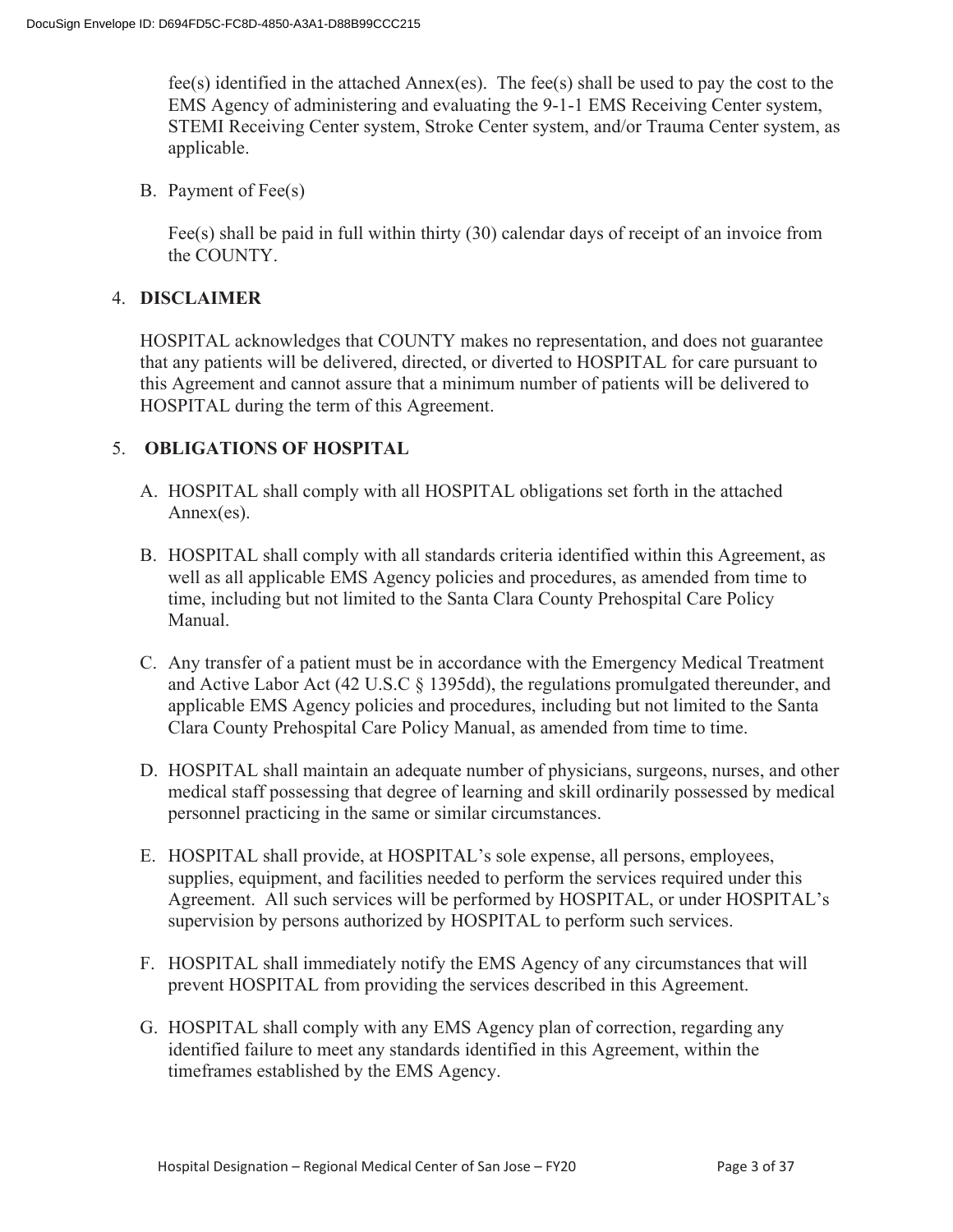H. Required Designation as a 9-1-1 EMS Receiving Center

As a condition of obtaining and maintaining designation as a STEMI Receiving Center, Stroke Center, Adult Trauma Center, or Pediatric Trauma Center, HOSPITAL shall obtain and maintain designation as a 9-1-1 EMS Receiving Center.

- I. Licensing and Accreditation
	- (1) HOSPITAL shall possess a current California Department of Public Health license for basic or comprehensive emergency service.
	- (2) HOSPITAL shall maintain accreditation by the Joint Commission.
	- (3) HOSPITAL shall notify COUNTY within 24 hours any time that HOSPITAL becomes aware that HOSPITAL is not in compliance with any applicable federal, state, or local laws, rules, regulations, policies or procedures related to performance of services under this Agreement. Such notice shall indicate the reason(s), date(s), and time(s) for non-compliance and corrective actions that are being taken to resolve the violation. The COUNTY shall determine, in its sole and absolute discretion, whether the HOSPITAL may continue to receive patients pursuant to this Agreement during the period that corrective actions are underway.
- J. Compliance With All Laws and Regulations

HOSPITAL shall comply with all laws, codes, regulations, rules and orders applicable to its performance under this Agreement, including but not limited to applicable EMS Agency policies and procedures such as the Santa Clara County Prehospital Care Policy Manual, as amended from time to time.

- K. Data Collection/Records
	- (1) HOSPITAL shall maintain patient care, revenue, and expenditure data during the term of this Agreement and for a period of seven (7) years from the termination of this Agreement or until all claims, if any, have been resolved, whichever period is longer, or longer of otherwise required under other provisions of this Agreement. Such records shall be maintained in such a fashion as to be able to separately identify patients served pursuant to each Annex to this Agreement.
	- (2) HOSPITAL shall participate in an electronic data exchange with the EMS Agency. This data shall consist of pre-hospital patient care data coming into the hospital's electronic health record (EHR) system, as well as patient outcome data and billing data being sent back to the EMS Agency's electronic patient care record (ePCR) solution.
	- (3) HOSPITAL shall provide patient outcome data to the EMS Agency through a Hospital Information Exchange (HIE) solution if the EMS Agency adopts and implements such a solution.
	- (4) HOSPITAL shall provide insurance/billing information on 9-1-1 EMS patients transported to the HOSPITAL, to the ambulance company that transported the patient to the facility at time of transport, if possible.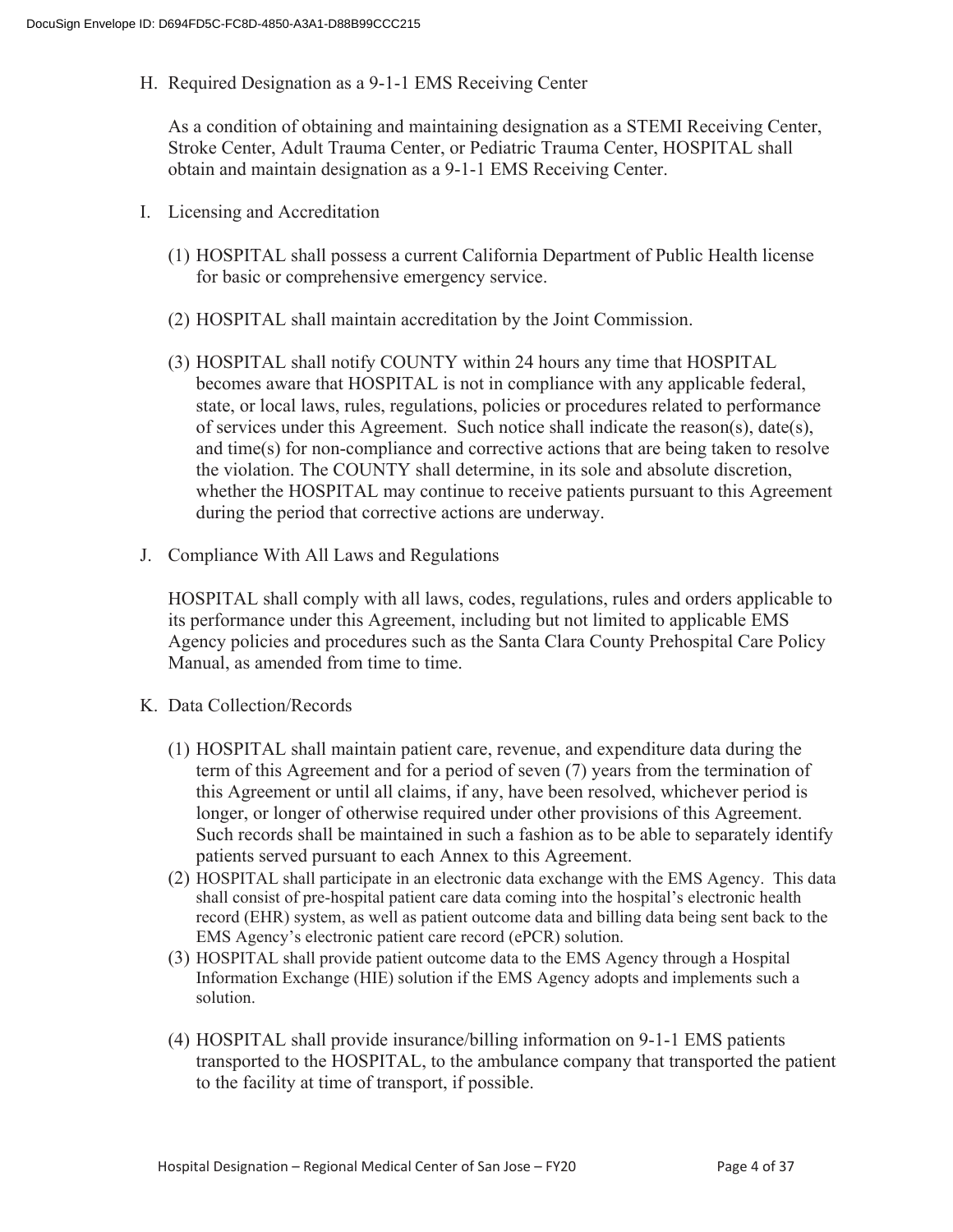- (5) HOSPITAL shall participate in data collection and evaluation studies conducted by the EMS Agency, including but not limited to clinical outcomes, upon request from the EMS Agency.
- (6) HOSPITAL shall submit reports to EMS Agency quarterly or as requested.
- (7) Specific to non-trauma center hospitals: If HOSPITAL is not designated by COUNTY as a Pediatric Trauma Center or Adult Trauma Center, HOSPITAL shall submit specific outcome data quarterly for all patients who are transported by ambulance to the HOSPITAL and then admitted to the HOSPITAL with an ICD-9 (or subsequent ICD-10) injury code between 800-959.9 if they meet COUNTY's prehospital major trauma criteria. It is preferable for a non-trauma center hospital to transfer patients who meet major trauma criteria to a Pediatric Trauma Center or Adult Trauma Center, as applicable. If a non-trauma center hospital receives and admits patients who meet COUNTY's prehospital major trauma criteria, the EMS Agency may require the hospital to submit additional outcome information. This information may include but is not limited to: nature and extent of injuries, diagnostic tests performed, treatment, surgical procedures, unplanned readmissions, complications, ED and hospital disposition data, mortality rates and length of stay. These reports shall be incorporated into the Santa Clara County Trauma Registry.

#### 6. **OBLIGATIONS OF COUNTY**

- A. COUNTY shall comply with all COUNTY obligations set forth in the attached Annex(es).
- B. COUNTY shall provide or cause to be provided to HOSPITAL system data related to prehospital care that COUNTY determines shall contribute to continuous quality improvement, provided, however, that this subsection shall not confer any right to HOSPITAL to receive or demand system data from COUNTY.
- C. COUNTY shall develop and promulgate medical control policies and EMS System procedures consistent with applicable federal and state statutes and regulations, and COUNTY ordinances.
- D. COUNTY shall administer and coordinate the EMS System consistent with the Emergency Medical Services System and the Prehospital Emergency Medical Care Personnel Act, codified in California Health and Safety Code Division 2.5.
- E. COUNTY shall use its best efforts to procure funding to maintain the EMS System, including actively seeking grant funding at the federal, state, and local levels.
- F. COUNTY shall provide HOSPITAL with standardized EMS System policies and/or protocols as contained in the Santa Clara County Prehospital Care Policy Manual, as may be amended from time to time.
- G. COUNTY shall develop and coordinate a comprehensive EMS data collection system, in consultation with various EMS System stakeholder committees and HOSPITAL, which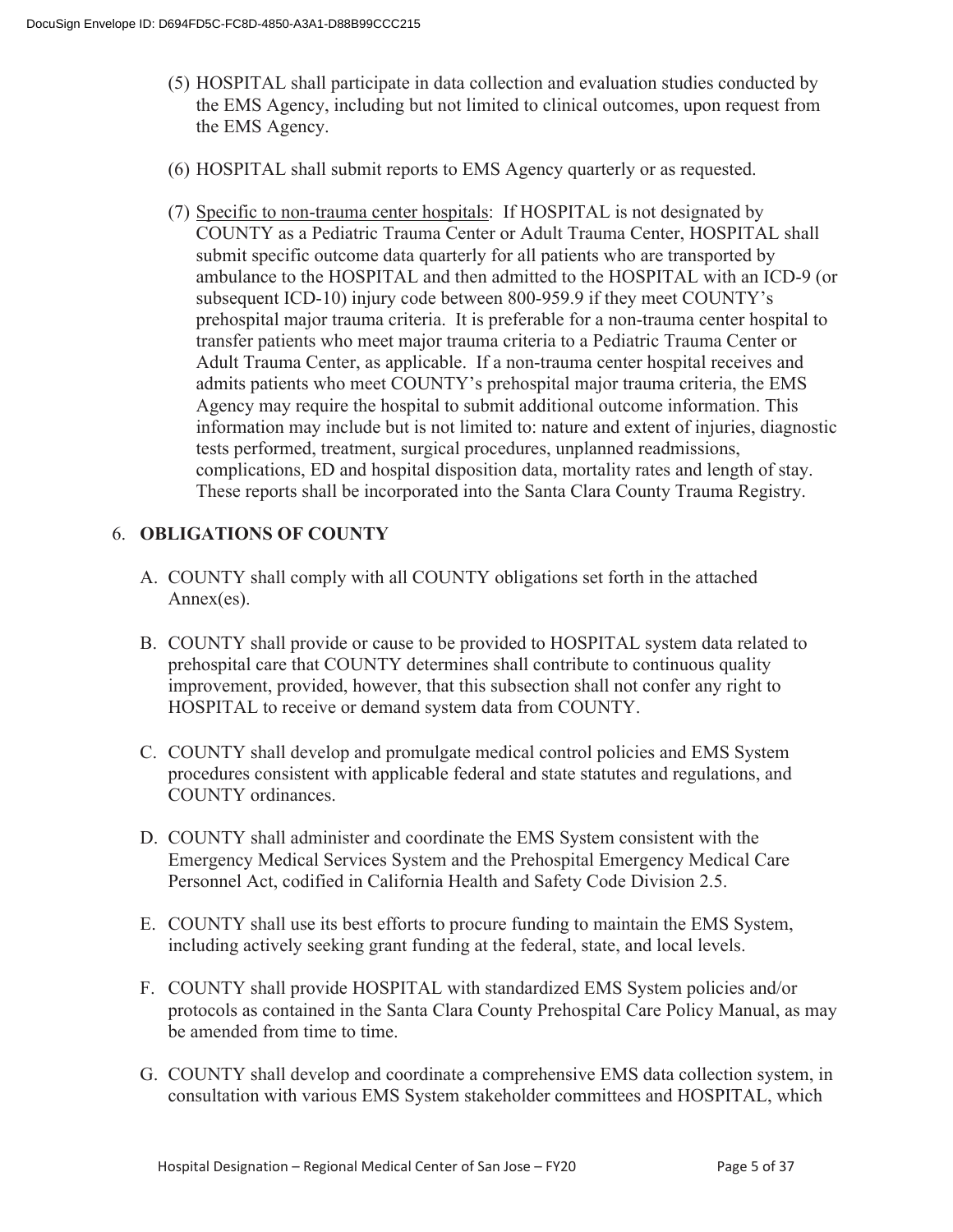includes required data elements, data analysis, report generation, and other details related to evaluating and ensuring the quality of the EMS System.

- H. COUNTY shall develop EMS policies and procedures, clinical protocols and other EMS plans based on the processes described in the EMS Policies and Procedures Manual, as may be revised from time to time by COUNTY. Whenever reasonably possible, COUNTY shall provide HOSPITAL with adequate time to plan, budget and train personnel affected by changes in EMS policies, procedures, clinical protocols or other EMS plans.
- I. COUNTY shall not be liable for any costs or expenses incurred by HOSPITAL to satisfy HOSPITAL's responsibilities under this Agreement, including any costs or expenses incurred by HOSPITAL for services provided to patients lacking the ability to pay for services.

#### 7. **MUTUAL COOPERATION**

It is agreed that mutual non-competition among facilities that have entered into Hospital Designation Agreements with COUNTY, as well as their associated helicopter services, is vital to providing optimal medical care under the EMS System. In furtherance of such cooperation, HOSPITAL agrees to provide access to the helipad, if any, located at HOSPITAL to all helicopter services, to the extent necessary to triage and/or transport patients to HOSPITAL pursuant to this Agreement. HOSPITAL shall not charge helicopter services for such landing privileges.

#### 8. **OWNERSHIP, PUBLICATION, REPRODUCTION AND USE OF MATERIALS**

HOSPITAL agrees to meet with all other facilities that have entered into agreements with COUNTY to provide the services described in the attached Annex(es) in order to establish guidelines concerning the publication and use of data relating to the system for providing those services and any other such facility. By way of example, if HOSPITAL has executed an Annex for designation as an Adult Trauma Center or Pediatric Trauma Center, HOSPITAL shall meet with all other Trauma Centers designated by the COUNTY in order to establish guidelines concerning the publication and use of data relating to the trauma system and any other Trauma Center. COUNTY shall note HOSPITAL's contribution of data to any materials, within such materials, that are published or issued as result of this Agreement. Each party shall note the other party's contribution of data to any materials, within such materials, published or issued as a result of this Agreement.

#### 9. **ADVERTISING, MARKETING AND INFORMATION**

Prior to publicly releasing any marketing materials primarily related to the provision of services covered under this Agreement, HOSPITAL shall provide COUNTY the opportunity to comment on and approve any such marketing materials. HOSPITAL shall not represent itself to be the EMS System, a 9-1-1 EMS Receiving Center, a Stroke Center, an Adult Trauma Center, a Pediatric Trauma Center, or a STEMI Receiving Center unless designated by the COUNTY pursuant to this Agreement.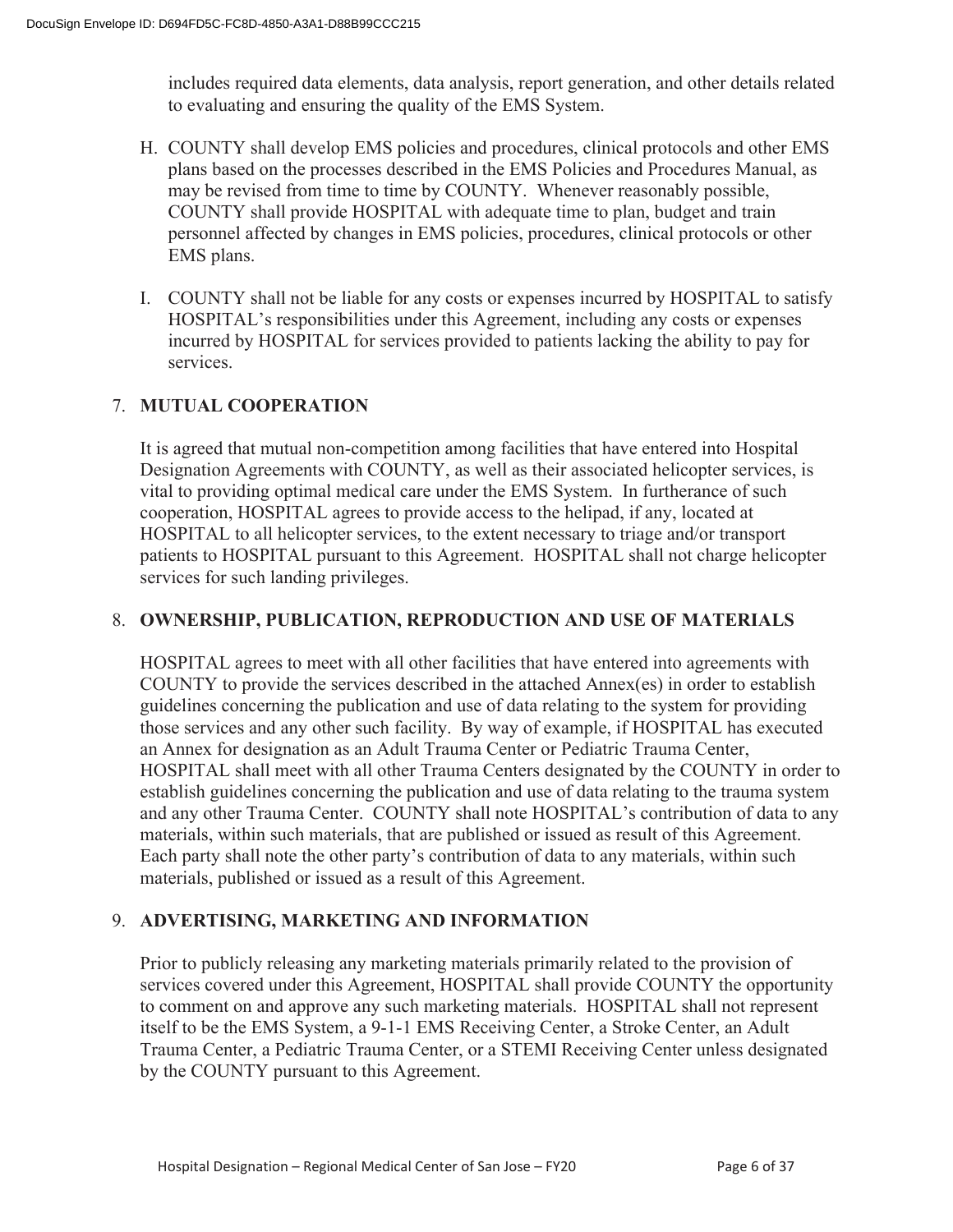#### 10. **PERFORMANCE MONITORING**

The EMS Agency and its authorized representatives shall be entitled to monitor, assess, and evaluate HOSPITAL's performance pursuant to this Agreement. To the extent permitted by law, such monitoring, assessments, or evaluations shall include, but not be limited to, audits, inspection of premises, review of reports, review of patient records, and interviews of HOSPITAL's staff and patients. At any time during normal business hours, as often as the EMS Agency may deem necessary, and to the extent permitted by law, HOSPITAL shall make available to the EMS Agency, upon the EMS Agency's request, all of HOSPITAL's records with respect to all matters covered by this Agreement.

#### 11. **DEBARMENT**

HOSPITAL certifies that (i) employees who provide services hereunder have not been convicted of a criminal offense related to health care and that they are not listed by any federal or state agency as debarred, excluded or otherwise ineligible for participation in federal or state funded health care programs; (ii) HOSPITAL has performed an appropriate screen of these employees prior to making this certification; and (iii) it shall screen all new employees who provide services under this Agreement. HOSPITAL certifies that HOSPITAL has not been convicted of a criminal offense related to health care, nor is HOSPITAL listed by any federal or state agency as debarred, excluded or otherwise ineligible for participation in federal or state funded health care programs. HOSPITAL agrees that if any of its employees providing services under this Agreement are convicted of a crime related to health care or debarred, such employees shall be removed from any responsibility or involvement in the provision of services under this Agreement once the criminal conviction or debarment is final. HOSPITAL shall notify COUNTY of the pendency of such charges or proposed debarment or exclusion against it or against HOSPITAL's employees. HOSPITAL shall indemnify, defend and hold harmless COUNTY for any loss or damage resulting from HOSPITAL's or HOSPITAL's employees' criminal conviction, debarment or exclusion.

#### 12. **CONFLICTS OF INTEREST**

HOSPITAL acknowledges that ambulances shall be directed by EMS Agency policies and procedures. Neither HOSPITAL nor COUNTY shall exert any direct or indirect influence that would cause or contribute to the diversion of an ambulance in violation of EMS Agency policies and procedures. HOSPITAL and COUNTY shall comply with all applicable federal, state, and local conflict of interest laws and regulations.

#### 13. **CONFIDENTIALITY**

The parties agree to maintain the confidentiality of all patient information and records obtained in the course of providing services under this Agreement, in accordance with all applicable federal and state statutes and regulations and local ordinances. Such information shall be divulged only as provided by law. COUNTY agrees that it is a "Health Oversight Agency" under HIPAA and, therefore, a Business Associate Agreement is not necessary. Nothing in this Agreement shall require HOSPITAL to provide or disclose to COUNTY, or anyone else, the following: (a) documents generated solely in anticipation of malpractice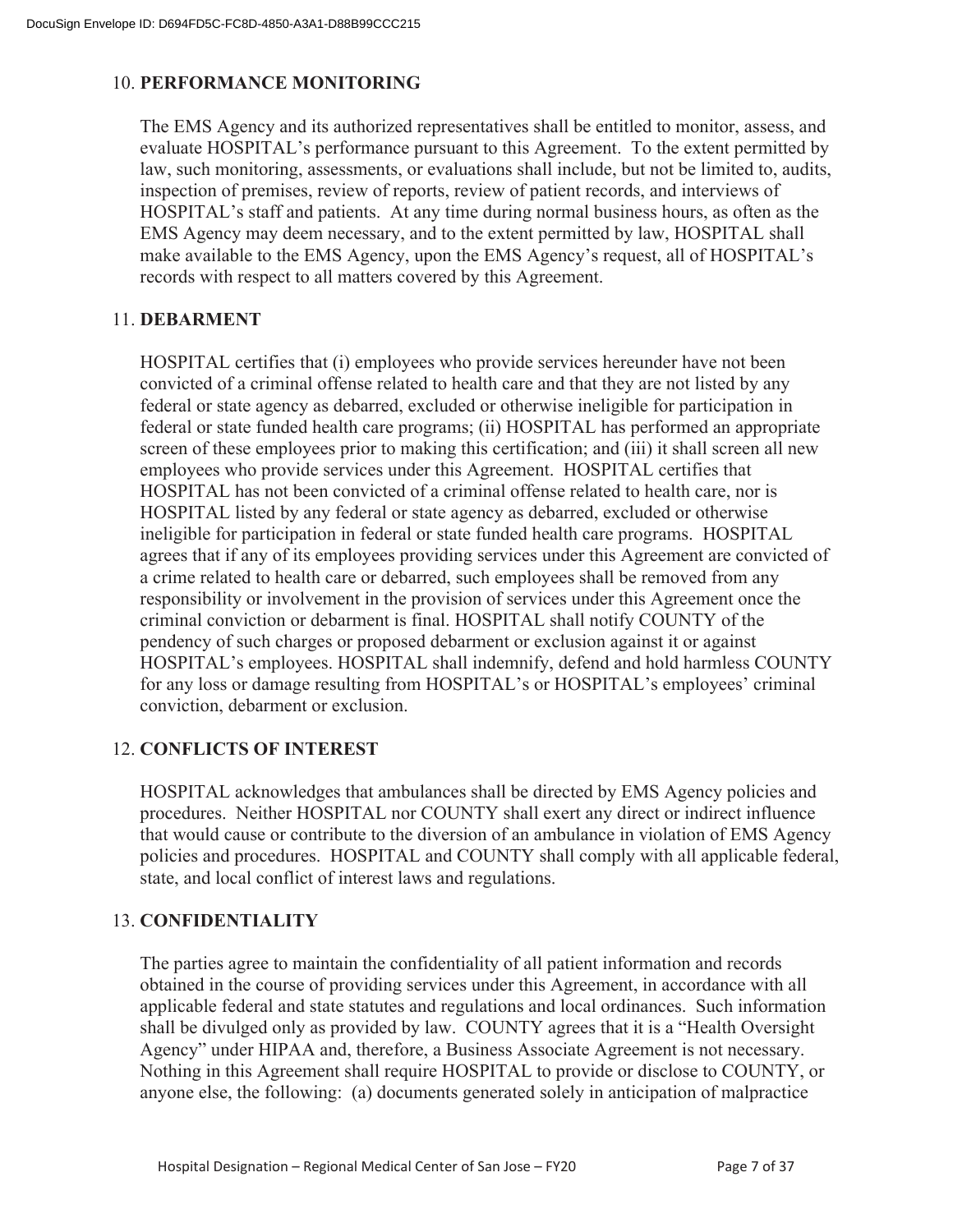litigation, and (b) documents by, or for the use of, any medical staff committee having the responsibility of evaluation and improvement of the quality of care rendered in the hospital.

Nothing in this Agreement shall require HOSPITAL to provide or disclose to COUNTY, or anyone else, the following: (a) documents generated solely in anticipation of malpractice litigation, and (b) documents by, or for the use of, any medical staff committee having the responsibility of evaluation and improvement of the quality of care rendered in the hospital (hereafter, "Medical Staff Committee Documents".) In the event that HOSPITAL in its discretion chooses to share Medical Staff Committee documents or the contents thereof with County, County acknowledges that such documents may be protected under California Evidence Code Section 1157 and agrees to strictly maintain the confidentiality of documents protected under Evidence Code Section 1157.

#### 14. **INDEMNIFICATION AND INSURANCE**

HOSPITAL and COUNTY shall comply with the applicable indemnification and insurance provisions attached as Exhibit A.

#### 15. **DISPUTE RESOLUTION**

- A. HOSPITAL shall identify specific individuals and provide their contact information for those who are authorized to assist the EMS Agency with dispute resolution under this Agreement.
- B. HOSPITAL shall respond to written requests of the EMS Agency for information regarding any perceived dispute within five (5) business days, unless otherwise mutually agreed, following receipt of such request.
- C. HOSPITAL is encouraged to resolve normal day-to-day operational concerns directly with involved parties, such as other EMS System providers and hospitals. If a dispute is not resolved at this level, the HOSPITAL may refer the dispute to the Director of the EMS Agency for further review and action.

#### 16. **TERMINATION**

- A. Termination without Cause. Either party may terminate this Agreement, either in whole or in part, for convenience at any time without penalty or liability by giving 180 days prior written notice specifying the effective date and scope of such termination.
- B. Termination for Cause.
	- (1) In the event of a condition or circumstance constituting Cause for termination, the COUNTY shall have all rights and remedies available at law or in equity under this Agreement, including the right to terminate this Agreement, either in whole or in part.
	- (2) If COUNTY determines that Cause exists for potential termination of this Agreement, either in whole or in part, the COUNTY shall provide reasonable notice to HOSPITAL of the Cause. HOSPITAL shall have up to thirty (30) days to either cure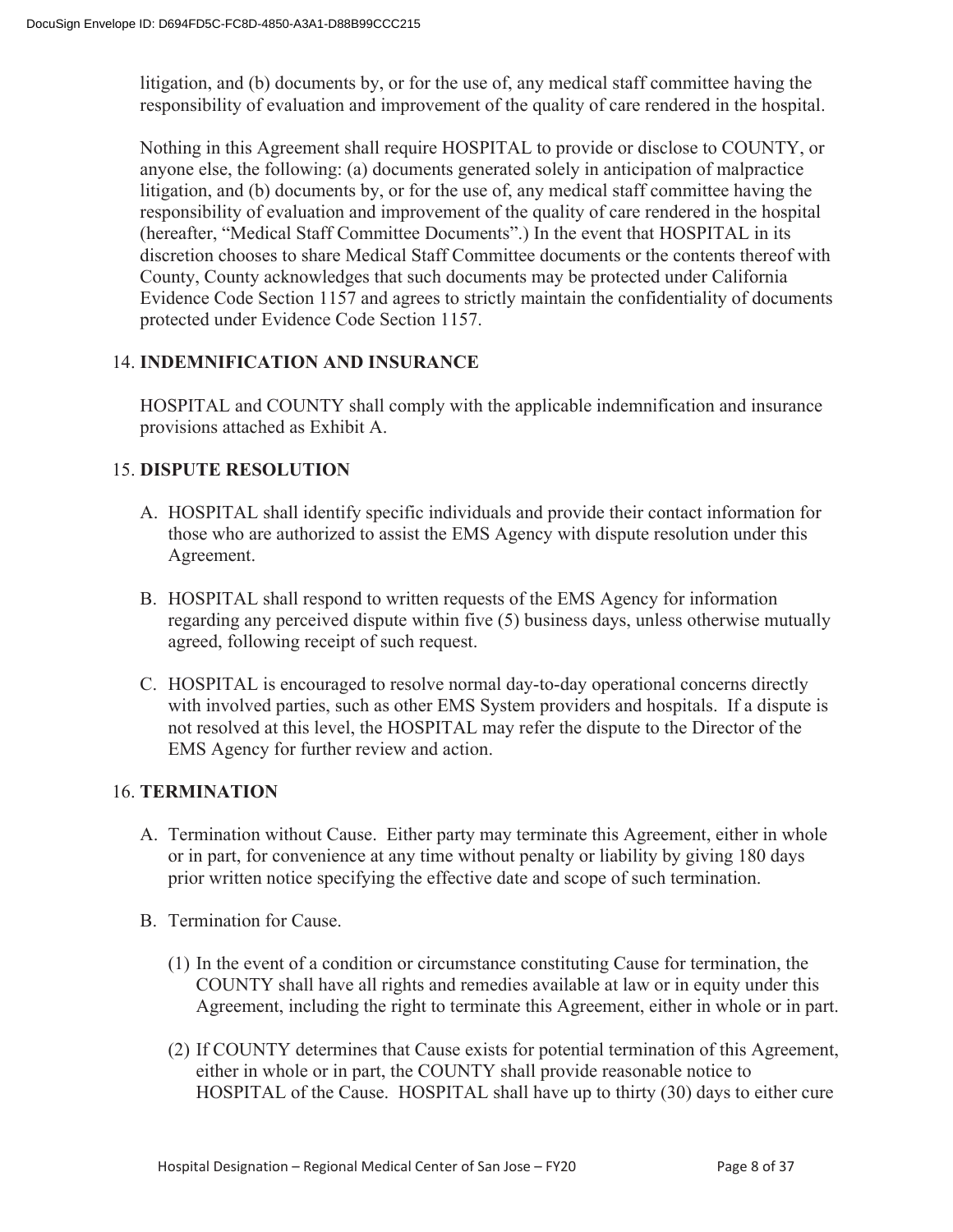the default or provide evidence to the reasonable satisfaction of the COUNTY that Cause for termination does not exist. If HOSPITAL has not cured the default, or if the default cannot be reasonably cured, within the 30 day cure period, COUNTY may, at its option, decide whether to (a) give HOSPITAL additional time to cure while retaining the right to immediately terminate at any point thereafter for cause; or (b) terminate immediately for Cause.

- (3) In the event that the COUNTY determines that the Cause for termination poses a danger to public health or safety, the COUNTY may, in its sole and absolute discretion, decide not to allow HOSPITAL to have a cure period and immediately terminate this Agreement, either in whole or in part, without penalty upon issuing either oral or written notice to HOSPITAL.
- C. Consequences of Termination. In the event of COUNTY's termination of this Agreement, either in whole or in part, the HOSPITAL shall be liable for costs, if any, incurred by the COUNTY because of HOSPITAL's default. HOSPITAL shall promptly reimburse the COUNTY for the full amount of its liability, or, at COUNTY's option, the COUNTY may offset such liability from any payment due to HOSPITAL under any contract with the COUNTY.

#### 17. **BUDGETARY CONTINGENCY**

Performance and/or payment by the COUNTY pursuant to this Agreement is contingent upon the appropriation of sufficient funds by the COUNTY for services covered by this Agreement. If funding is reduced or deleted by the COUNTY for services covered by this Agreement, the COUNTY may, at its option and without penalty or liability, terminate this Agreement or offer an amendment to this Agreement indicating the reduced amount.

#### 18. **ASSIGNMENT AND DELEGATION**

HOSPITAL shall not assign any of its rights or delegate any of its duties under this Agreement, either in whole or in part, without the prior written consent of COUNTY. No Assignment or Delegation shall release HOSPITAL from any of its obligations or alter any of its obligations to be performed under the Agreement. This provision shall not be applicable to services agreements or contracts or similar arrangements usually and customarily entered into by medical facilities to obtain or arrange for professional medical services, administrative support, equipment, supplies or technical support.

#### 19. **COMPLIANCE WITH ALL LAWS, INCLUDING NONDISCRIMINATION, EQUALOPPORTUNITY AND WAGE THEFT PREVENTION**

(1) Compliance with All Laws. Contractor shall comply with all applicable Federal, State, and local laws, regulations, rules, and policies (collectively, "Laws"), including but not limited to the non-discrimination, equal opportunity, and wage and hour Laws referenced in the paragraphs below.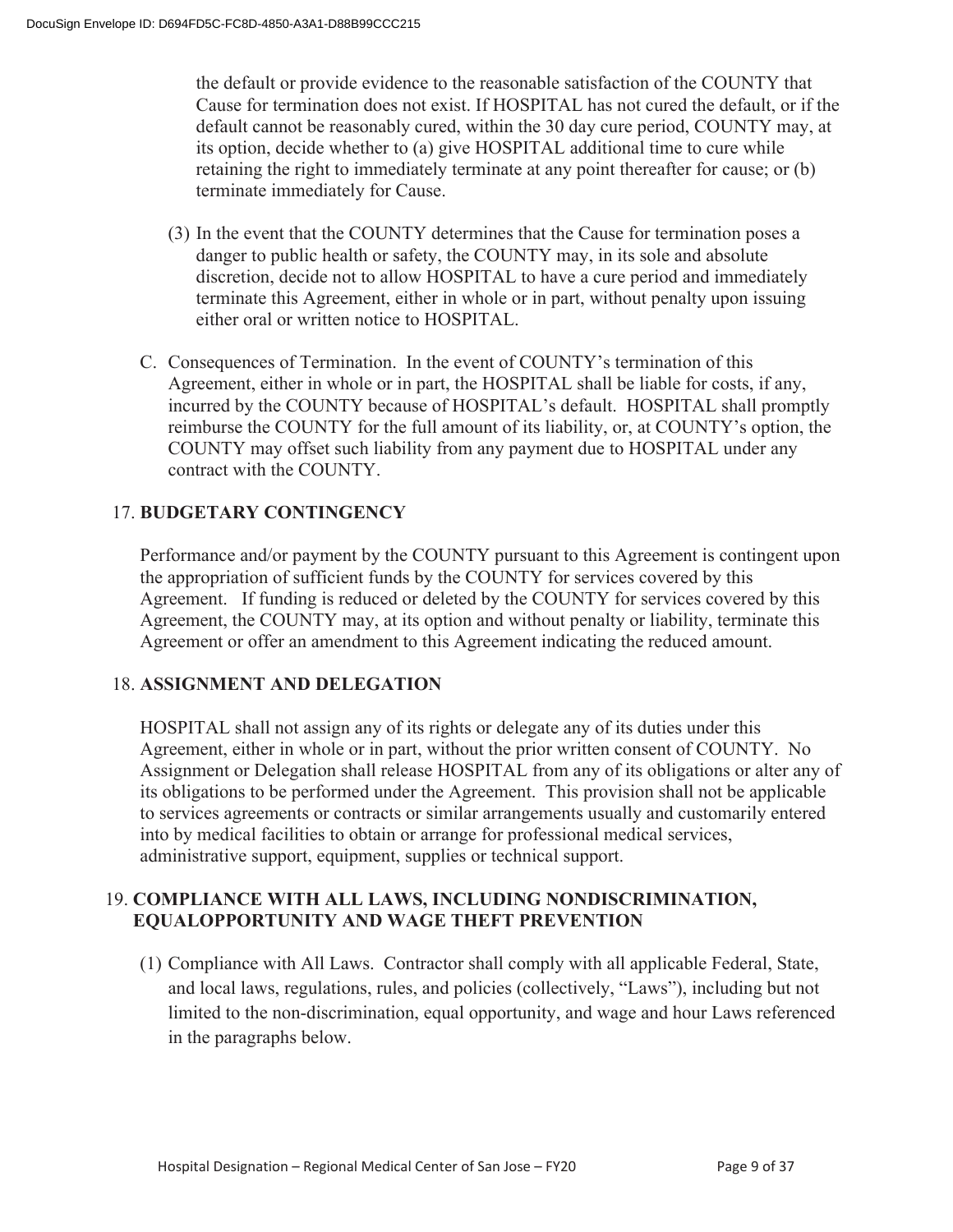- (2) Compliance with Non-Discrimination and Equal Opportunity Laws: Contractor shall comply with all applicable Laws concerning nondiscrimination and equal opportunity in employment and contracting, including but not limited to the following: Santa Clara County's policies for contractors on nondiscrimination and equal opportunity; Title VII of the Civil Rights Act of 1964 as amended; Americans with Disabilities Act of 1990; the Age Discrimination in Employment Act of 1967; the Rehabilitation Act of 1973 (Sections 503 and 504); the Equal Pay Act of 1963; California Fair Employment and Housing Act (Gov. Code § 12900 et seq.); California Labor Code sections 1101, 1102, and 1197.5; and the Genetic Information Nondiscrimination Act of 2008. In addition to the foregoing, Contractor shall not discriminate against any subcontractor, employee, or applicant for employment because of age, race, color, national origin, ancestry, religion, sex, gender identity, gender expression, sexual orientation, mental disability, physical disability, medical condition, political belief, organizational affiliation, or marital status in the recruitment, selection for training (including but not limited to apprenticeship), hiring, employment, assignment, promotion, layoff, rates of pay or other forms of compensation. Nor shall Contractor discriminate in the provision of services provided under this contract because of age, race, color, national origin, ancestry, religion, sex, gender identity, gender expression, sexual orientation, mental disability, physical disability, medical condition, political beliefs, organizational affiliations, or marital status.
- (3) Compliance with Wage and Hour Laws: Contractor shall comply with all applicable wage and hour Laws, which may include but are not limited to, the Federal Fair Labor Standards Act, the California Labor Code, and, if applicable, any local minimum wage, prevailing wage, or living wage Laws.
- (4) Definitions: For purposes of this section, the following definitions shall apply. A "Final Judgment" shall mean a judgment, decision, determination, or order (a) which is issued by a court of law, an investigatory government agency authorized by law to enforce an applicable Law, an arbiter, or arbitration panel and (b) for which all appeals have been exhausted or the time period to appeal has expired. For pay equity Laws, relevant investigatory government agencies include the federal Equal Employment Opportunity Commission, the California Division of Labor Standards Enforcement, and the California Department of Fair Employment and Housing. Violation of a pay equity Law shall mean unlawful discrimination in compensation on the basis of an individual's sex, gender, gender identity, gender expression, sexual orientation, race, color, ethnicity, or national origin under Title VII of the Civil Rights Act of 1964 as amended, the Equal Pay Act of 1963, California Fair Employment and Housing Act, or California Labor Code section 1197.5, as applicable. For wage and hour Laws, relevant investigatory government agencies include the federal Department of Labor, the California Division of Labor Standards Enforcement, and the City of San Jose's Office of Equality Assurance.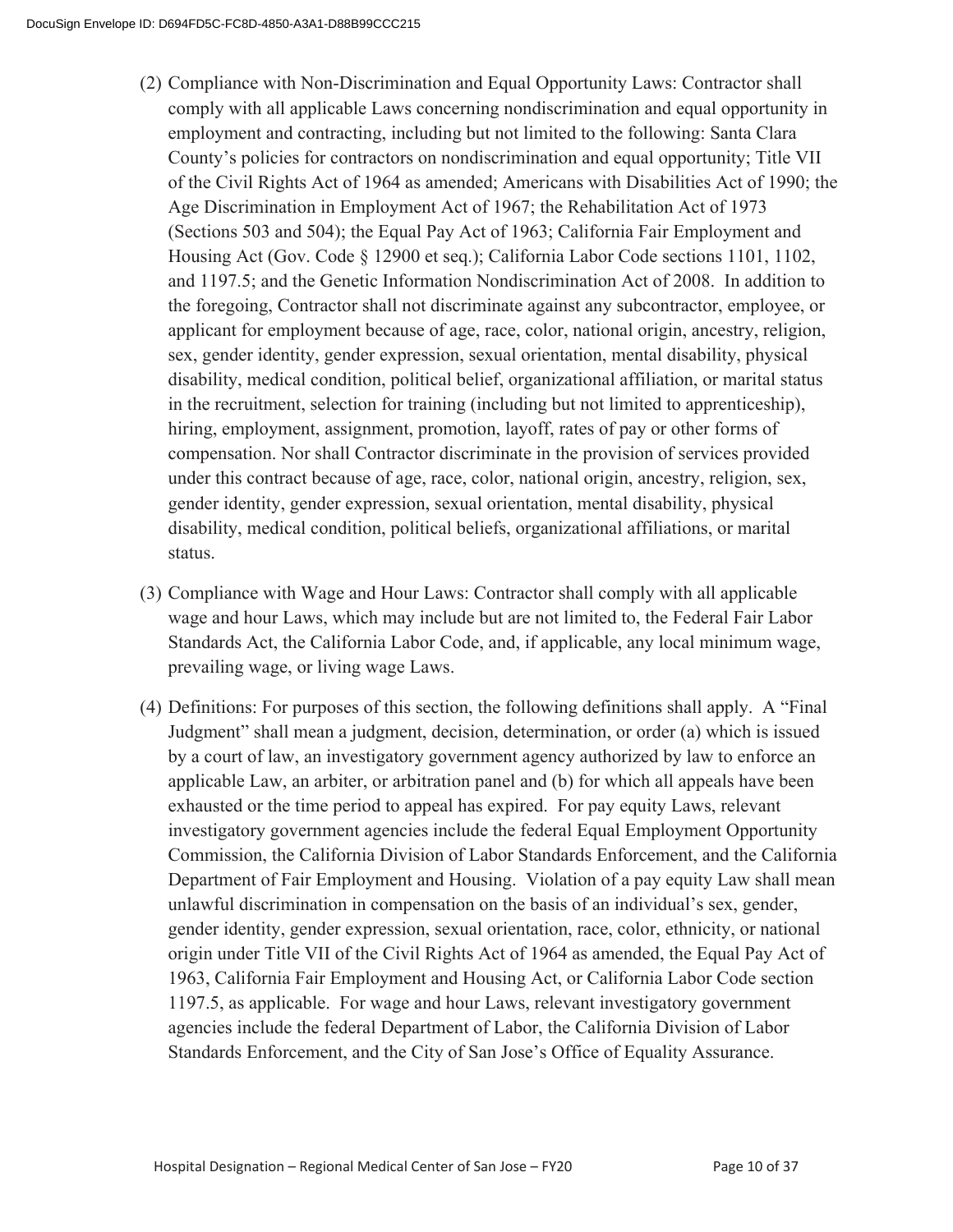- (5) Prior Judgments, Decisions or Orders against Contractor: By signing this Agreement, Contractor affirms that it has disclosed any final judgments that (A) were issued in the five years prior to executing this Agreement by a court, an investigatory government agency, arbiter, or arbitration panel and (B) found that Contractor violated an applicable wage and hour law or pay equity law. Contractor further affirms that it has satisfied and complied with – or has reached Agreement with the County regarding the manner in which it will satisfy – any such final judgments.
- (6) Violations of Wage and Hour Laws or Pay Equity Laws During Term of Contract: If at any time during the term of this Agreement, Contractor receives a Final Judgment rendered against it for violation of an applicable wage and hour Law or pay equity Law, then Contractor shall promptly satisfy and comply with any such Final Judgment. Contractor shall inform the Office of the County Executive-Office of Countywide Contracting Management (OCCM) of any relevant Final Judgment against it within 30 days of the Final Judgment becoming final or of learning of the Final Judgment, whichever is later. Contractor shall also provide any documentary evidence of compliance with the Final Judgment within 5 days of satisfying the Final Judgment. Any notice required by this paragraph shall be addressed to the Office of the County Executive-OCCM at 70 W. Hedding Street, East Wing, 11th Floor, San José, CA 95110. Notice provisions in this paragraph are separate from any other notice provisions in this Agreement and, accordingly, only notice provided to the Office of the County Executive-OCCM satisfies the notice requirements in this paragraph.
- (7) Access to Records Concerning Compliance with Pay Equity Laws: In addition to and notwithstanding any other provision of this Agreement concerning access to Contractor's records, Contractor shall permit the County and/or its authorized representatives to audit and review records related to compliance with applicable pay equity Laws. Upon the County's request, Contractor shall provide the County with access to any and all facilities and records, including but not limited to financial and employee records, that are related to the purpose of this Section, except where prohibited by federal or state laws, regulations or rules. County's access to such records and facilities shall be permitted at any time during Contractor's normal business hours upon no less than 10 business days' advance notice.
- (8) Pay Equity Notification: Contractor shall (1) at least once in the first year of this Agreement and annually thereafter, provide each of its employees working in California and each person applying to Contractor for a job in California

(collectively, "Employees and Job Applicants") with an electronic or paper copy of all applicable pay equity Laws or (2) throughout the term of this Agreement, continuously post an electronic copy of all applicable pay equity Laws in conspicuous places accessible to all of Contractor's Employees and Job Applicants.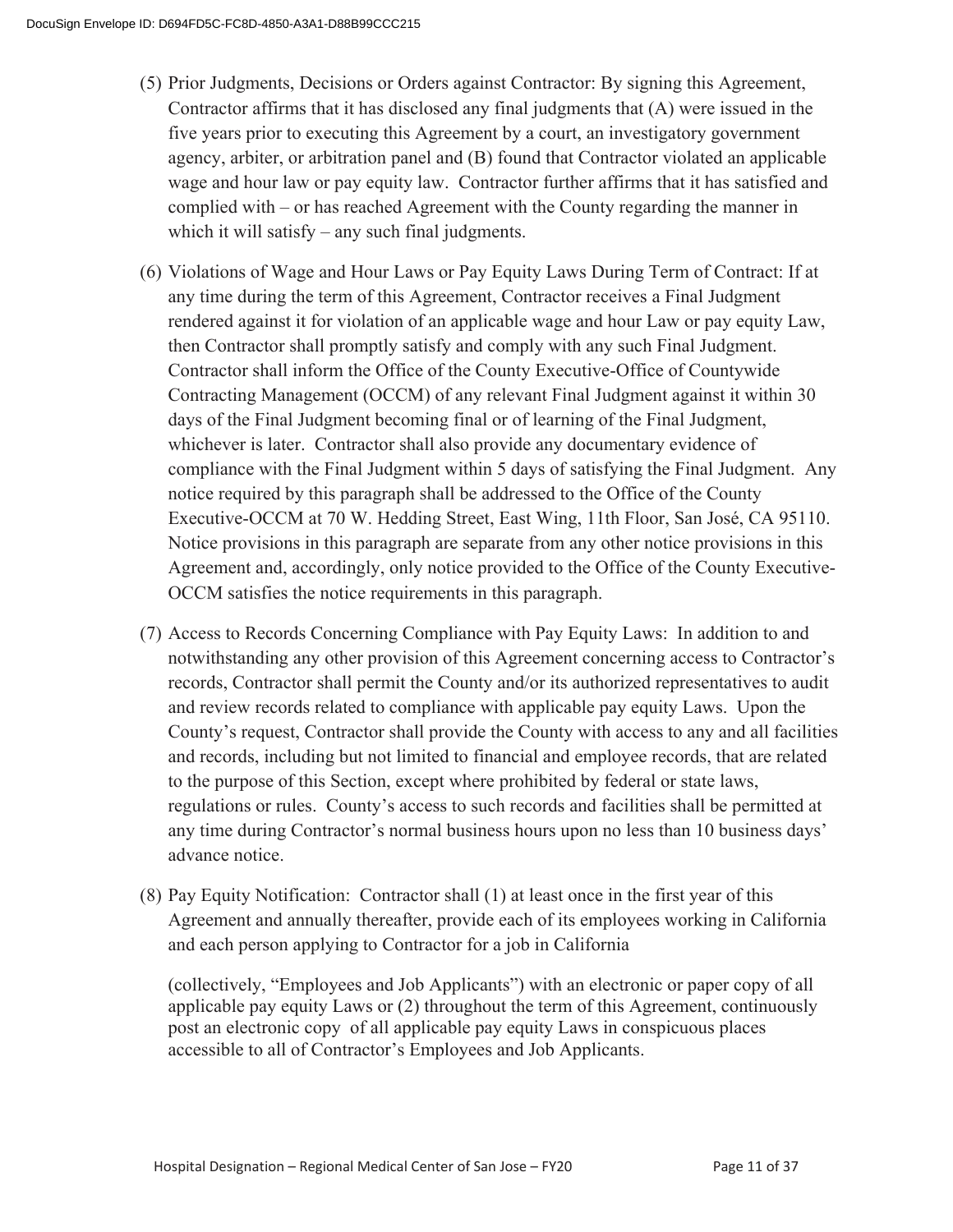- (9) Material Breach: Failure to comply with any part of this Section shall constitute a material breach of this Agreement. In the event of such a breach, the County may, in its discretion, exercise any or all remedies available under this Agreement and at law. County may, among other things, take any or all of the following actions:
	- (i) Suspend or terminate any or all parts of this Agreement.
	- (ii) Withhold payment to Contractor until full satisfaction of a Final Judgment concerning violation of an applicable wage and hour Law or pay equity Law.
	- (iii) Offer Contractor an opportunity to cure the breach.

(10) Subcontractors: Contractor shall impose all of the requirements set forth in this Section on any subcontractors permitted to perform work under this Agreement. This includes ensuring that any subcontractor receiving a Final Judgment for violation of an applicable Law promptly satisfies and complies with such Final Judgment.

#### 20. **ENTIRE AGREEMENT**

 This Agreement contains the entire agreement between the parties relating to the rights granted and the obligations assumed by the parties with respect to the subject matter hereof. This Agreement supersedes all prior and contemporaneous agreements, either oral or in writing, with respect to the subject matter hereof.

#### 21. **NO THIRD PARTY RIGHTS**

No provision in this Agreement shall be construed to confer any rights to any third person or entity.

#### 22. **INDEPENDENT PROVIDER STATUS**

This Agreement is not intended, and shall not be construed, to create the relationship of agent, servant, employee, partnership, joint venture, or association, between either party to this Agreement. HOSPITAL understands and agrees that all HOSPITAL employees rendering prehospital emergency medical care services under this Agreement are, for purposes of Workers' Compensation liability, employees solely of the HOSPITAL and not of COUNTY.

#### 23. **SEVERABILITY**

Should any part of this Agreement be held to be invalid, illegal, or unenforceable in any respect, such invalidity, illegality, or unenforceability shall not affect the validity of the remainder of the contract which shall continue in full force and effect, provided that such remainder can, absent the excised portion, be reasonably interpreted to give the effect to the intentions of the parties.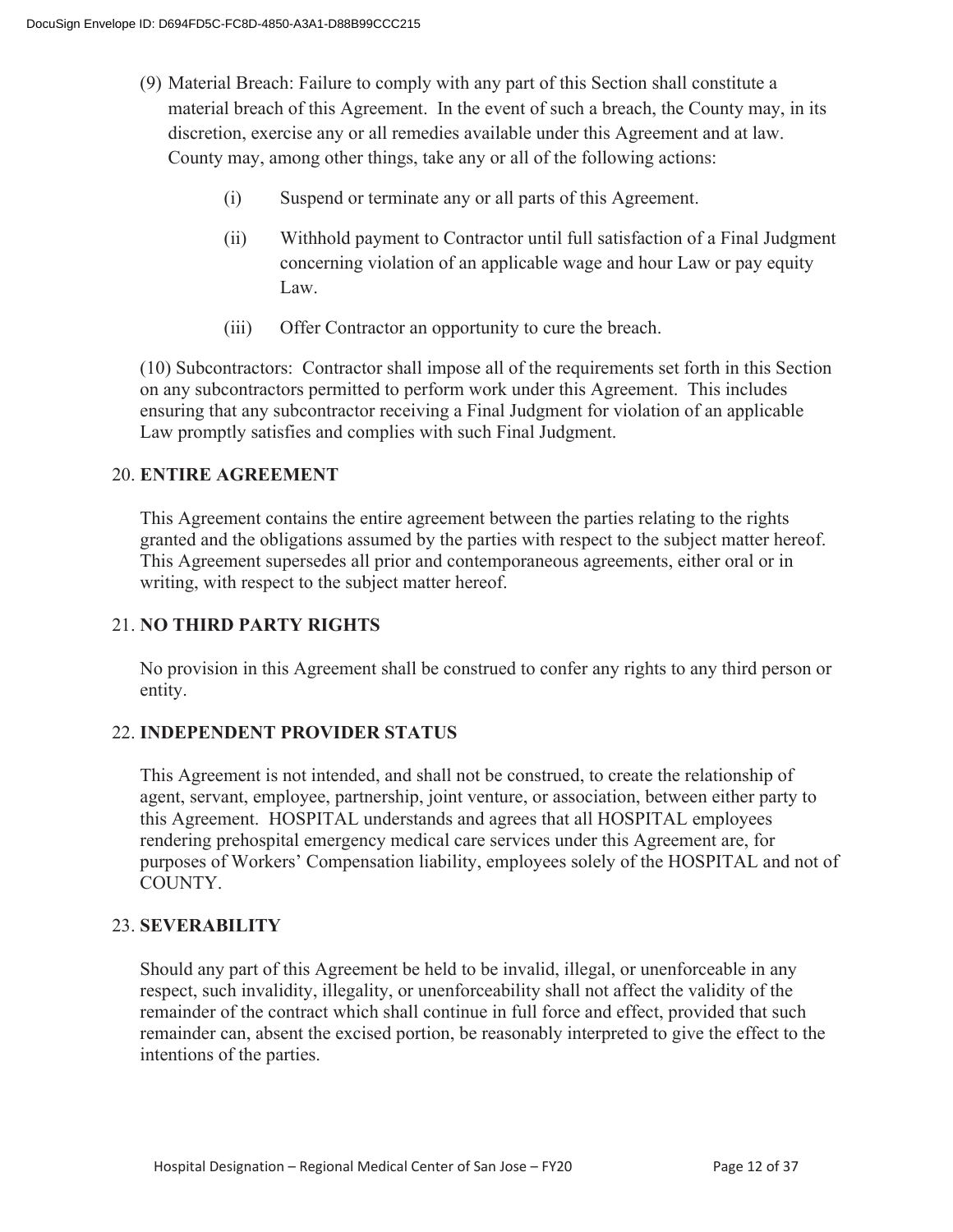#### 24. **GOVERNING LAW; VENUE**

This Agreement has been executed and delivered in, and shall be construed and enforced in accordance with, the laws of the State of California. Proper venue for legal action regarding this Agreement shall be in the County of Santa Clara.

#### 25. **WAIVER**

No delay or failure to require performance of any provision of this Agreement shall constitute a waiver of that provision as to that or any other instance. Any waiver granted by a party must be in writing and shall apply to the specific instance expressly stated.

#### 26. **NOTICES**

Any and all notices required, permitted, or desired to be given hereunder by one party to the other shall be in writing and shall be delivered to the other party personally or by United States mail, certified or registered, postage prepaid, return receipt requested, to the parties at the following addresses and to the attention of the person named.

The EMS Agency Director shall have the authority to issue all notices which are required or permitted by COUNTY hereunder. Addresses and persons to be notified may be changed by one party by giving at least ten (10) calendar days prior written notice thereof to the other.

Notices to COUNTY shall be addressed as follows:

EMS Agency Director County of Santa Clara Emergency Medical Services Agency 700 Empey Way San Jose, CA 95128

Notices to HOSPITAL shall be addressed as follows:

Tomi Ryba Chief Executive Officer 225 North Jackson Ave San Jose, CA 95116

#### 27. **COUNTY NO-SMOKING POLICY**

HOSPITAL and its employees, agents and subcontractors, shall comply with the COUNTY's No-Smoking Policy, as set forth in the Board of Supervisors Policy Manual section 3.47 (as amended from time to time), which prohibits smoking: (1) at the Santa Clara Valley Medical Center Campus and all COUNTY-owned and operated health facilities, (2) within 30 feet surrounding COUNTY-owned buildings and leased buildings where the COUNTY is the sole occupant, and (3) in all COUNTY vehicles.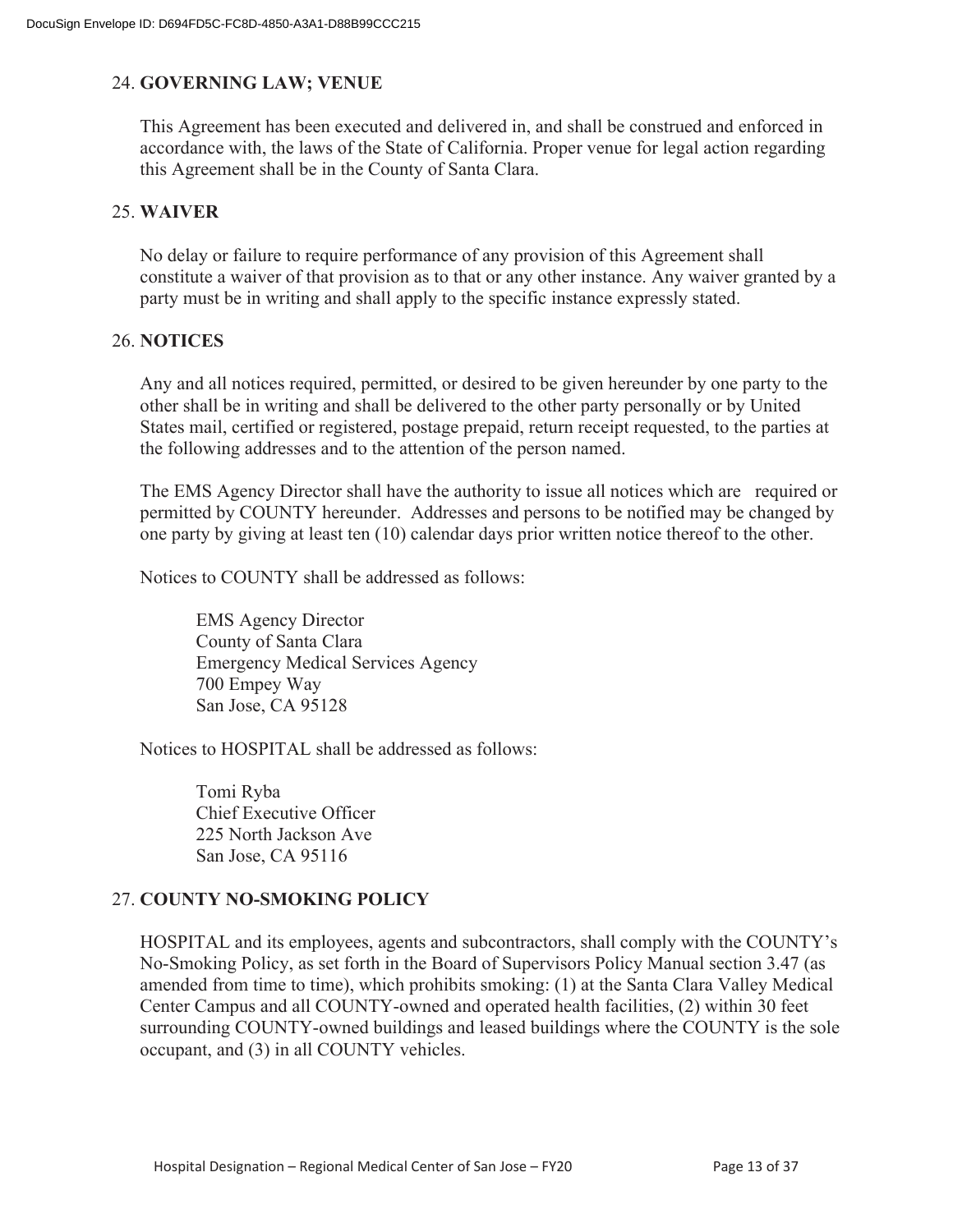#### 28. **COUNTERPARTS**

This Agreement may be executed in one or more counterparts, each of which shall be considered an original, but all of which together shall constitute one and the same instrument.

IN WITNESS WHEREOF, this Agreement is entered into by the parties.

# COUNTY C<sup>DocuSigned by: **HOSPITAL**</sup>

**Theresa G. Therilus Date** Interim Director of Procurement Chief Executive Officer Chief Executive Officer Chief Executive Officer Chief Executive Officer Chief Executive Officer Chief Executive Officer Chief Executive Officer Chief Executive Office Procurement Department Network Regional Medical Center of San Jose

#### **Approved BY:**

-DocuSigned by: **Jackie Lowtluer**<br>——3BICAB11C65147B... 1/10/2020

**Jackie Lowther, RN, Director Date** Emergency Medical Services Agency

#### **Approved BY:**

-DocuSigned by: 1/20/2020  $\mu$  $\mu$  $\ell$   $\ell$ ,  $\mu$  $\mu$  $\ell$  $\ell$ ,  $\ell$  $\ell$  $\ell$  $\ell$ **Rene G. Santiago Date**  Deputy County Executive County of Santa Clara Health System

#### **Approved BY:**

 DocuSigned by: 1/17/2020  $1/11/2020$ <br> $1/11/2020$ 

**John Cookinham Date** Chief Financial Officer County of Santa Clara Health System

#### **APPROVED AS TO FORM AND LEGALITY BY:**

| - DocuSigned by:<br>Wesley Dodd                                               | 1/10/2020 |  |
|-------------------------------------------------------------------------------|-----------|--|
| Wesley Dodd                                                                   | Date      |  |
| $\mathbf{D}$ $\mathbf{A}$ $\mathbf{A}$ $\mathbf{A}$ $\mathbf{A}$ $\mathbf{A}$ |           |  |

Deputy County Counsel

#### Attachments

| Exhibit A: | Indemnification and Insurance               |
|------------|---------------------------------------------|
| Annex A:   | Designation as a 9-1-1 EMS Receiving Center |
| Annex B:   | Designation as a Stroke Center              |
| Annex C:   | Designation as a STEMI Receiving Center     |
| Annex D:   | Designation as a Trauma Center              |

| Theresa Theolus 1/22/2020<br>$-62$ FFB3861ADB4FB |      | -DocuSigned by:<br>Tomi Ruba<br>— EBE643DDEFFC4FE | 1/7/2020 |  |
|--------------------------------------------------|------|---------------------------------------------------|----------|--|
| Theresa G. Therilus                              | Date | Tomi Ryba                                         | Date     |  |
| Interim Director of Procurement                  |      | Chief Executive Officer                           |          |  |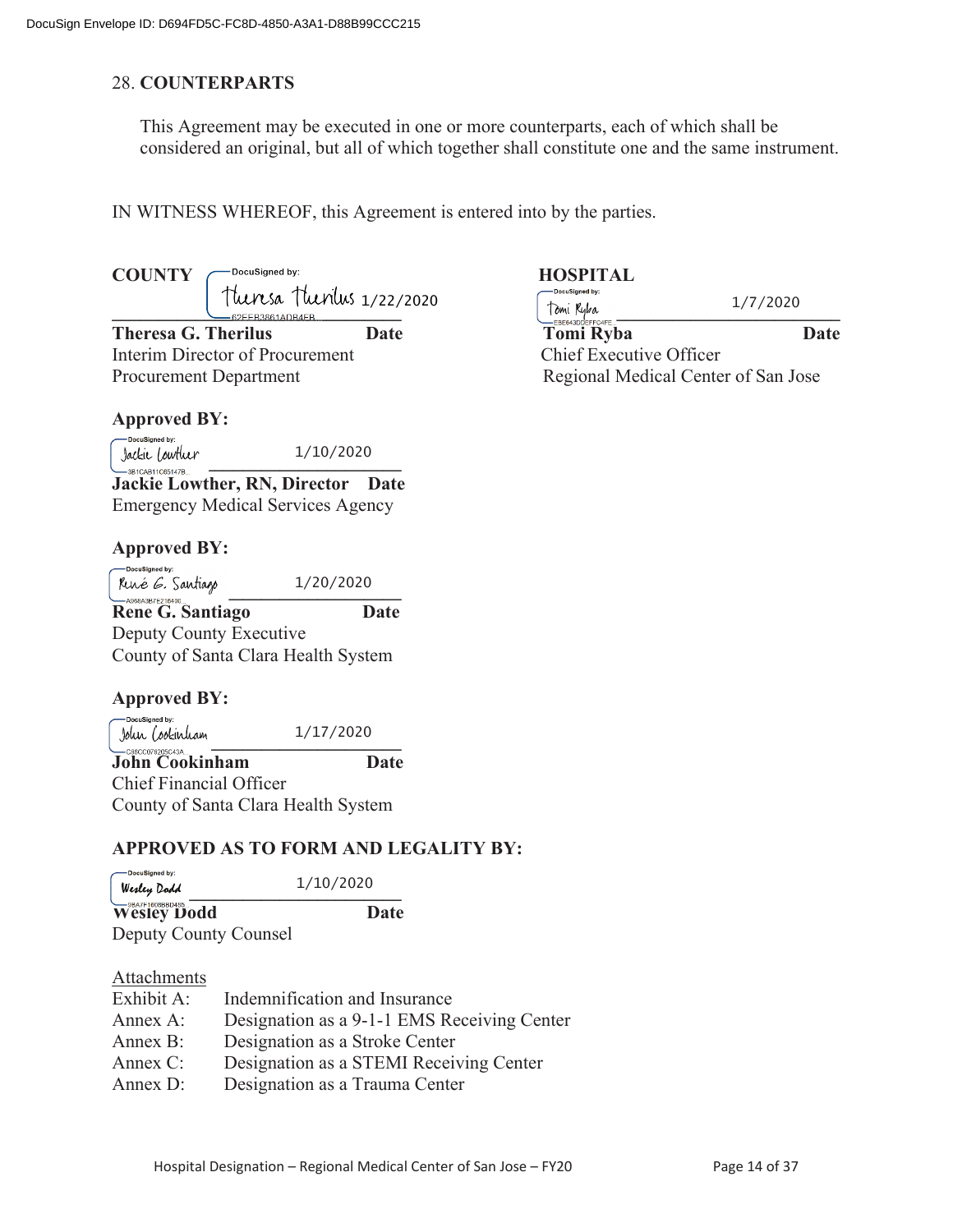#### **EXIHBIT A Indemnification and Insurance**  (modified 12/2019)

#### Indemnity

Each of the parties shall indemnify, defend, and hold the other party, their officers, board members, employees and agents, harmless from any claim, expense or cost, damage or liability imposed for injury occurring by reason of the negligent acts or omissions or willful misconduct of the indemnifying party, its officers, board members, employees or agents, under or in connection with or arising out of any work, authority or services provided by such party under this Agreement.

#### Insurance

Without limiting the Contractor's indemnification of the County, the Contractor shall provide and maintain at its own expense, during the term of this Agreement, or as may be further required herein, the following insurance coverages and provisions:

#### A. Evidence of Coverage

 Prior to commencement of this Agreement, the Contractor shall provide a Certificate of Insurance certifying that coverage as required herein has been obtained. Individual endorsements executed by the insurance carrier shall accompany the certificate. In addition, a certified copy of the policy or policies shall be provided by the Contractor upon request.

 This verification of coverage shall be sent to the requesting County department, unless otherwise directed. The Contractor shall not receive a Notice to Proceed with the work under the Agreement until it has obtained all insurance required and such insurance has been approved by the County. This approval of insurance shall neither relieve nor decrease the liability of the Contractor.

#### B. Qualifying Insurers

 All coverages, except surety, shall be issued by companies which hold a current policy holder's alphabetic and financial size category rating of not less than A- V, according to the current Best's Key Rating Guide or a company of equal financial stability that is approved by the County's Insurance Manager.

#### C. Notice of Cancellation

All coverage as required herein shall not be canceled or changed so as to no longer meet the specified County insurance requirements without 30 days' prior written notice of such cancellation or change being delivered to the County of Santa Clara or their designated agent.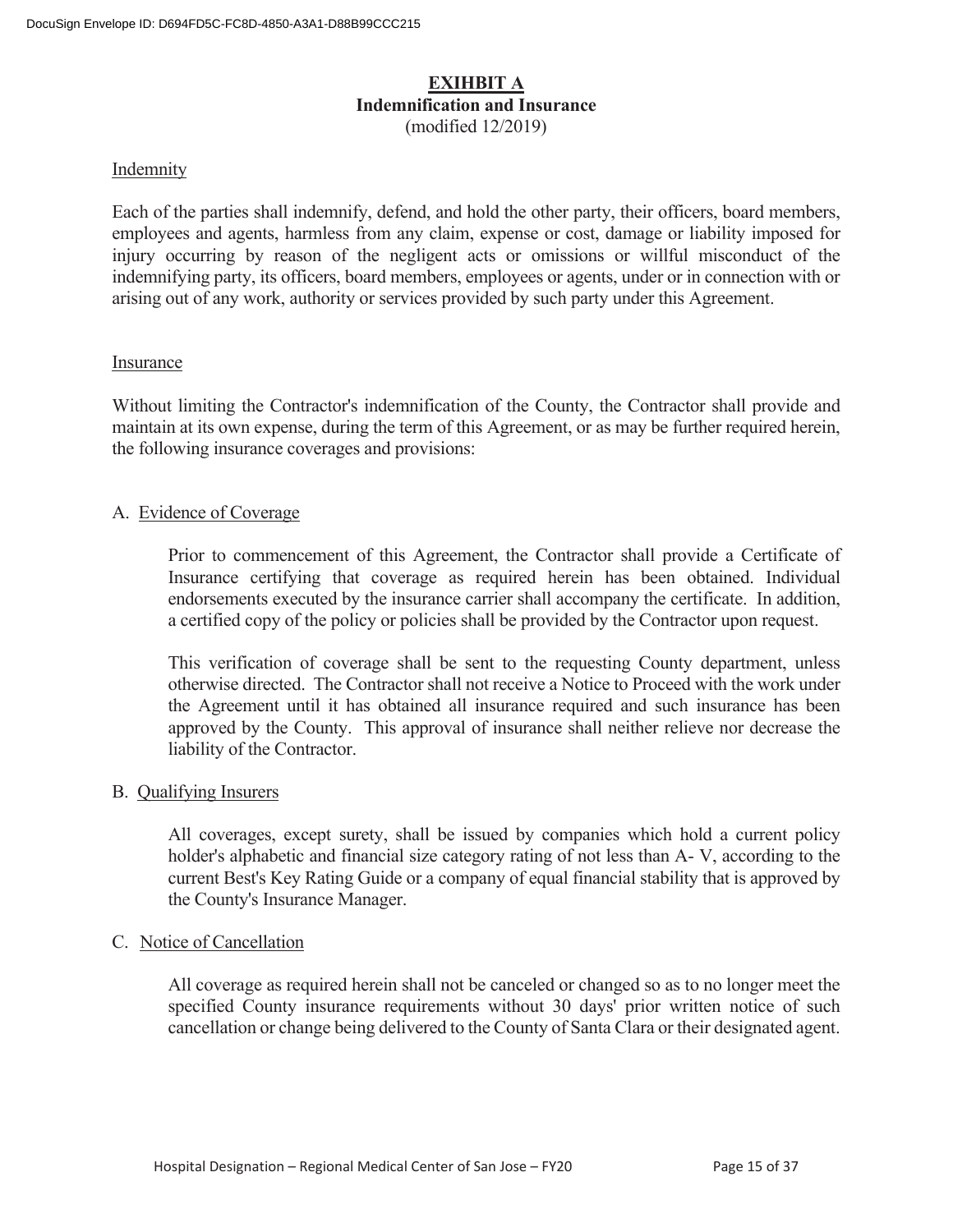#### D. Insurance Required

- 1. Commercial General Liability Insurance for bodily injury (including death) and property damage which provides limits as follows:
	- a. Each occurrence \$5,000,000
	- b. General aggregate \$5,000,000
	- c. Personal Injury \$5,000,000
	- d. Products/Completed Operations aggregate \$5,000,000
- 2. General liability coverage shall include:
	- a. Premises and Operations
	- b. Personal Injury liability
	- c. Products/Completed
	- d. Contractual liability, expressly including liability assumed under this Agreement
	- e. Severability of interest
- 3. General liability coverage shall include the following endorsement, a copy of which shall be provided to the County:

#### **Additional Insured Endorsement,** which shall read:

 "County of Santa Clara, and members of the Board of Supervisors of the County of Santa Clara, and the officers, agents, and employees of the County of Santa Clara, individually and collectively, as additional insureds."

 Insurance afforded by the additional insured endorsement shall apply as primary insurance, and other insurance maintained by the County of Santa Clara, its officers, agents, and employees shall be excess only and not contributing with insurance provided under this policy. Public Entities may also be added to the additional insured endorsement as applicable and the contractor shall be notified by the contracting department of these requirements.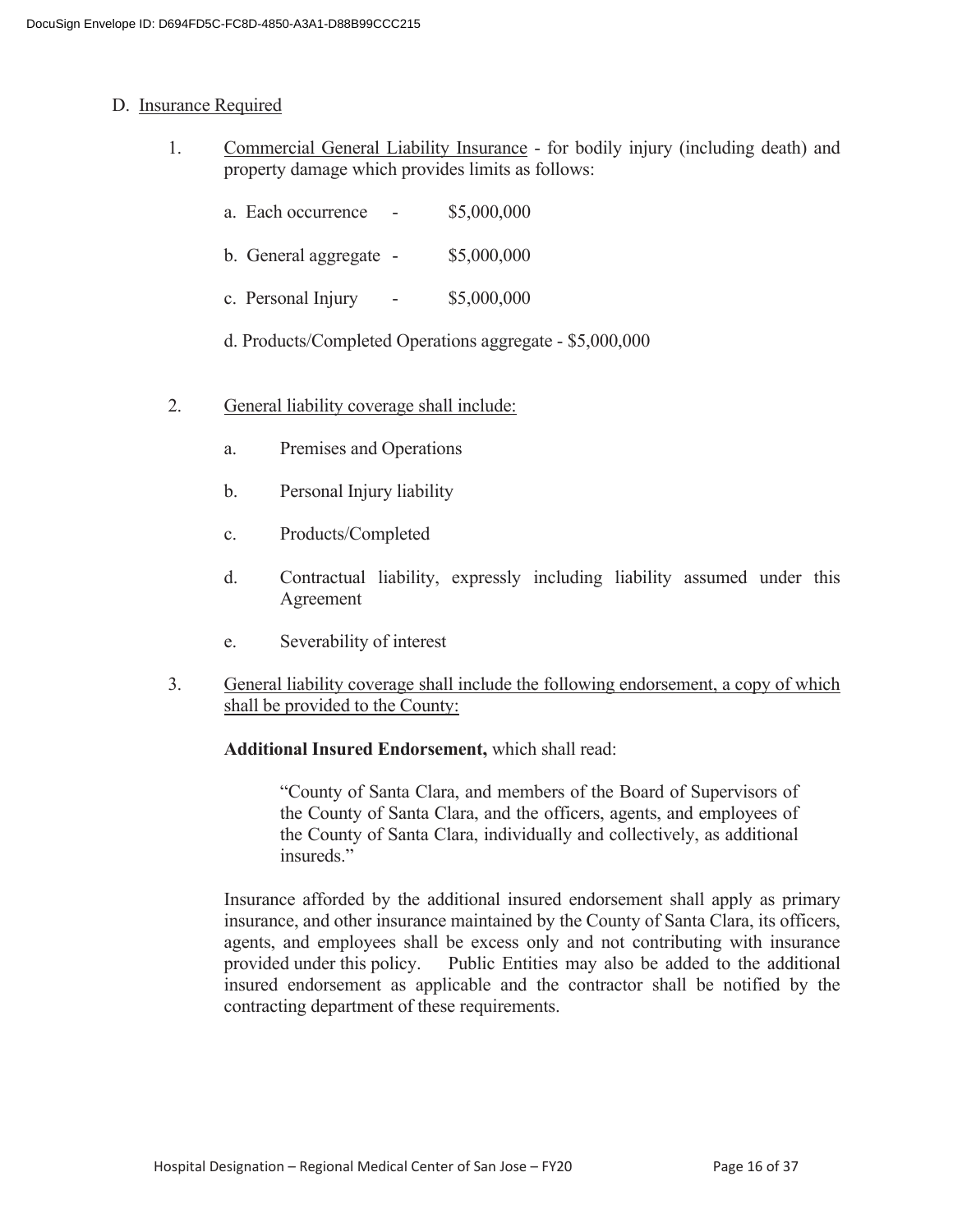#### 4. Automobile Liability Insurance

 For bodily injury (including death) and property damage which provides total limits of not less than one million dollars (\$1,000,000) combined single limit per occurrence applicable to owned, non-owned and hired vehicles.

- 5. Workers' Compensation and Employer's Liability Insurance
	- a. Statutory California Workers' Compensation coverage including broad form all-states coverage.
	- b. Employer's Liability coverage for not less than one million dollars (\$1,000,000) per occurrence.
- 6. Medical Malpractice Liability Insurance
	- a. Coverage shall be in an amount of not less than five million dollars (\$5,000,000) per occurrence and ten million dollars (\$10,000,000) aggregate.
	- b. If coverage contains a deductible or self-retention, it shall not be greater than fifty thousand dollars (\$50,000) per occurrence/event.
	- c. Coverage as required herein shall be maintained for a minimum of two years following termination or completion of this Agreement.
- 7. Claims Made Coverage

 If coverage is written on a claims made basis, the Certificate of Insurance shall clearly state so. In addition to coverage requirements above, such policy shall provide that:

- a. Policy retroactive date coincides with or precedes the Contractor's start of work (including subsequent policies purchased as renewals or replacements).
- b. Policy allows for reporting of circumstances or incidents that might give rise to future claims.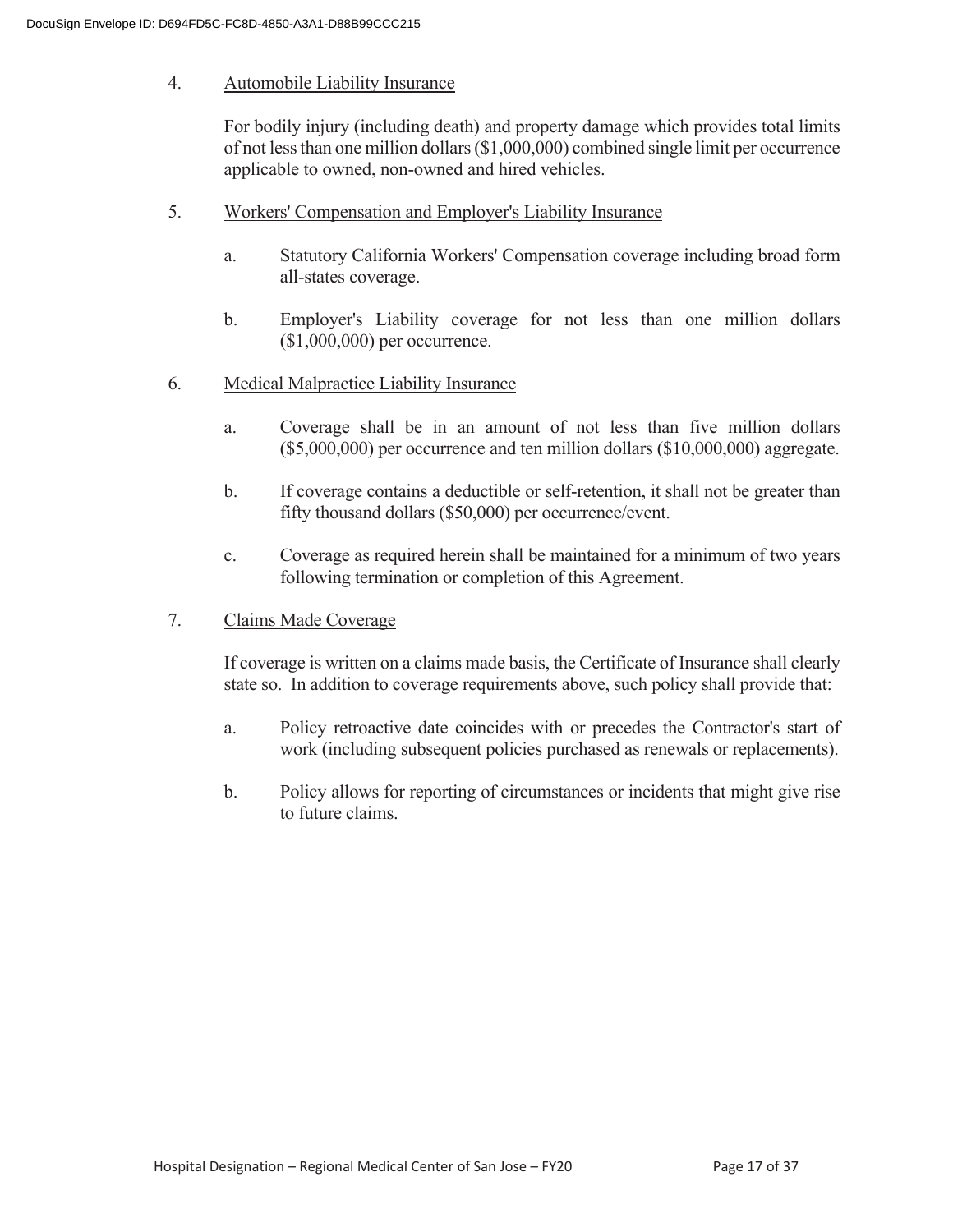#### E. Special Provisions

The following provisions shall apply to this Agreement:

- 1. The foregoing requirements as to the types and limits of insurance coverage to be maintained by the Contractor and any approval of said insurance by the County or its insurance consultant(s) are not intended to and shall not in any manner limit or qualify the liabilities and obligations otherwise assumed by the Contractor pursuant to this Agreement, including but not limited to the provisions concerning indemnification.
- 2. The County acknowledges that some insurance requirements contained in this Agreement may be fulfilled by self-insurance on the part of the Contractor. However, this shall not in any way limit liabilities assumed by the Contractor under this Agreement. Any self-insurance shall be approved in writing by the County upon satisfactory evidence of financial capacity. Contractor's obligation hereunder may be satisfied in whole or in part by adequately funded self-insurance programs or selfinsurance retentions.
- 3. Should any of the work under this Agreement be sublet, the Contractor shall require each of its subcontractors of any tier to carry the aforementioned coverages, or Contractor may insure subcontractors under its own policies.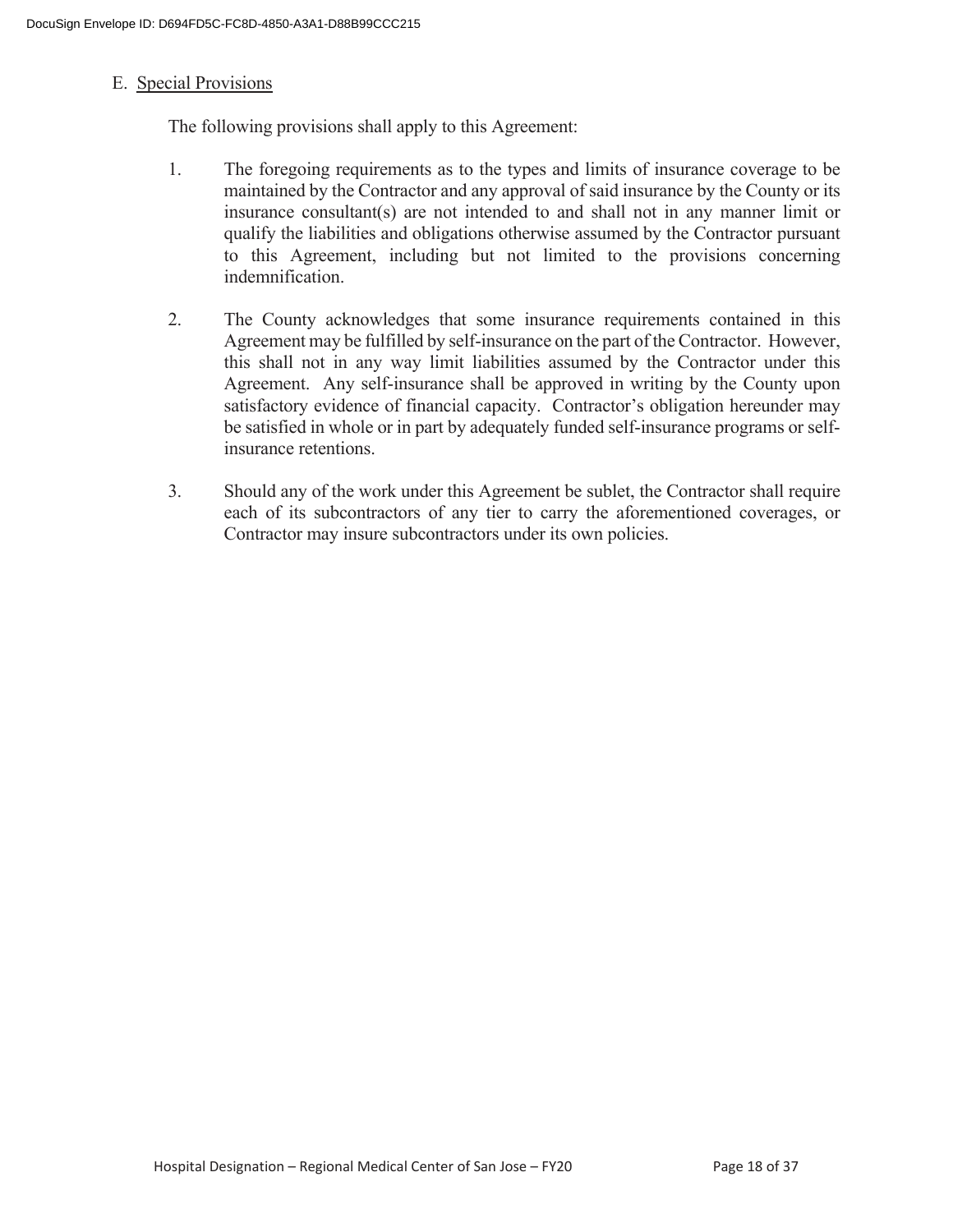### **ANNEX A**

#### **DESIGNATION OF HOSPITAL AS A 9-1-1 EMS RECEIVING CENTER**

#### 1. **DESIGNATION AS A 9-1-1 EMS RECEIVING CENTER**

Subject to the terms and conditions of this Annex and the Hospital Designation Agreement entered into by and between the parties, COUNTY hereby designates HOSPITAL as a 9-1-1 EMS Receiving Center, and HOSPITAL hereby accepts such designation.

#### 2. **OBLIGATIONS OF HOSPITAL**

- A. HOSPITAL shall provide acute, emergency care to any patient that comes to the emergency department of HOPSITAL by ambulance as the result of a 9-1-1 call to the COUNTY's EMS system ("9-1-1 EMS patients"). HOSPITAL shall provide such care regardless of the patient's ability to pay physician and/or hospital fees. For the purpose of this Annex, the phrase "comes to the emergency department" shall have the same meaning as set forth in the Emergency Medical Treatment and Active Labor Act (42 U.S.C § 1395dd) and the regulations promulgated thereunder (EMTALA).
- B. HOSPITAL shall provide the EMS Agency, on a regular and ongoing basis and upon request, with documents that demonstrate HOSPITAL's compliance with EMS Agency policies and procedures and 9-1-1 EMS Receiving Center standards contained in this Annex.
- D. HOSPITAL agrees to use EMSystem (EMResource) or other COUNTY-approved hospital status and alerting system to manage hospital bypass and receive alerts from the Santa Clara County Emergency Medical Services System ("EMS System") at HOSPITAL's cost. COUNTY shall seek grant funding opportunities to fund this hospital status and alerting system.
- E. HOSPITAL shall be responsible for the cost of programming, maintaining, and replacing radio equipment used by the HOSPITAL to access the COUNTY EMS Communication System.
- F. If COUNTY EMS radios can not communicate unaided with County Communications within HOSPITAL's facility, HOSPITAL agrees to provide, at its own cost, COUNTYapproved radio that is bi-directional amplifier/passive antenna or other appropriate technologies to support the use of COUNTY EMS portable radios within the HOSPITAL's ED, administrative offices, and command center (or back up location).
- G. HOSPITAL shall endeavor, in good faith, to develop an agreement with COUNTY whereby HOSPITAL shall conduct Postmortem CT Examinations for selected deceased trauma patients in order to provide COUNTY with continuous quality improvement information.
- H. HOSPITAL shall participate in disaster and EMS surge planning and related drills, simulations, and exercises at least twice each calendar year. HOSPITAL may substitute a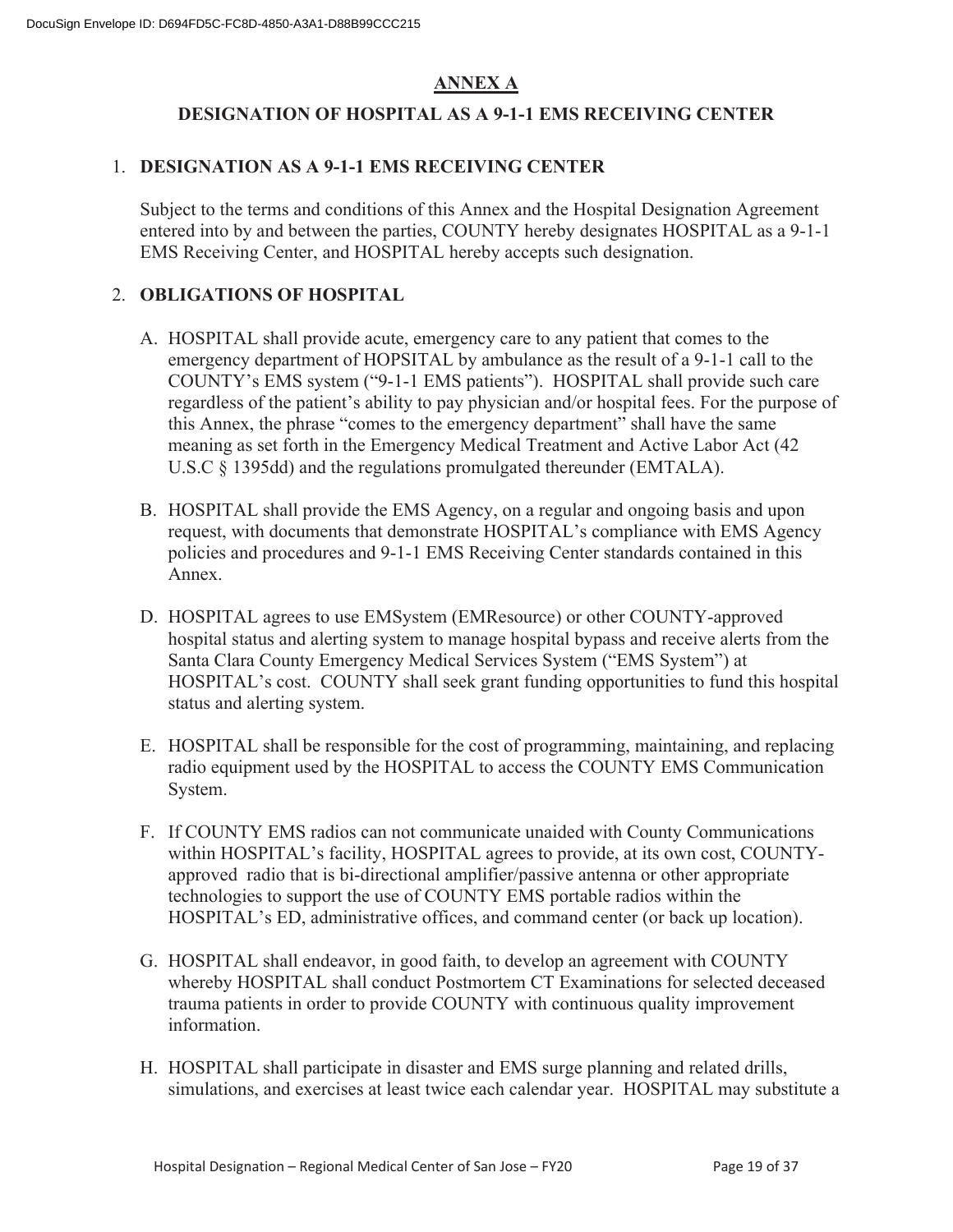response to an actual event if HOSPITAL completes and submits an After-Action Report to COUNTY. COUNTY may approve or reject such substitution in its sole and absolute discretion.

- A. HOSPITAL shall give notice to an EMS provider agency designated infection control officer and county health officer when it has been determined that a reportable communicable disease exposure has occurred involving EMS personnel of public or private EMS provider agencies as required by law.
- I. HOSPITAL agrees to execute and maintain multiple agreements with COUNTYpermitted ambulance service providers at the Basic Life Support (BLS)-EMT, Advanced Life Support (ALS)-Paramedic, and Critical Care Transport-Registered Nurse level to facilitate the immediate inter-facility transfer of patients when necessary;

#### 3. **MEDICAL PERSONNEL AND STAFFING**

- A. Emergency Department Medical Director
	- 1. HOSPITAL shall employ and designate, either directly or through contract, an Emergency Department Medical Director (the "Medical Director"). The Medical Director shall possess the following minimum qualifications:
		- a. Board certified in Emergency Medicine (EM) through the American Board of Emergency Medicine (ABEM) (preferred) or the American Osteopathic Association (AOA).
		- b. Residency trained in Emergency Medicine, Internal Medicine, Pediatrics or Family Practice.
		- c. Be a member in good standing on HOSPITAL's Medical Staff.
	- 2. The Medical Director shall have the following responsibilities:
		- a. Oversee clinical care provided in the Emergency Department ("ED").
		- b. Implement policies and procedures, relative to caring for 9-1-1 EMS patients, in accordance with applicable federal, state and local law and applicable County policies and procedures.
		- c. Be responsible for providing qualified physician staffing for emergency medical services, 24 hours per day, seven days per week.
		- d. Attend at least 50% of the EMS Agency's regularly scheduled Prehospital Care System Quality Improvement Committee meetings and Medical Control Advisory Committee meetings. The Medical Director shall send a representative to any such meeting that he/she can not attend.
- B. EMS Liaison
	- 1. HOSPITAL shall employ and designate an EMS Liaison. The EMS Liaison shall have the following minimum qualifications:
		- a. Working knowledge of the EMS System.
		- b. Working knowledge of COUNTY's Prehospital Care Policy and clinical protocols.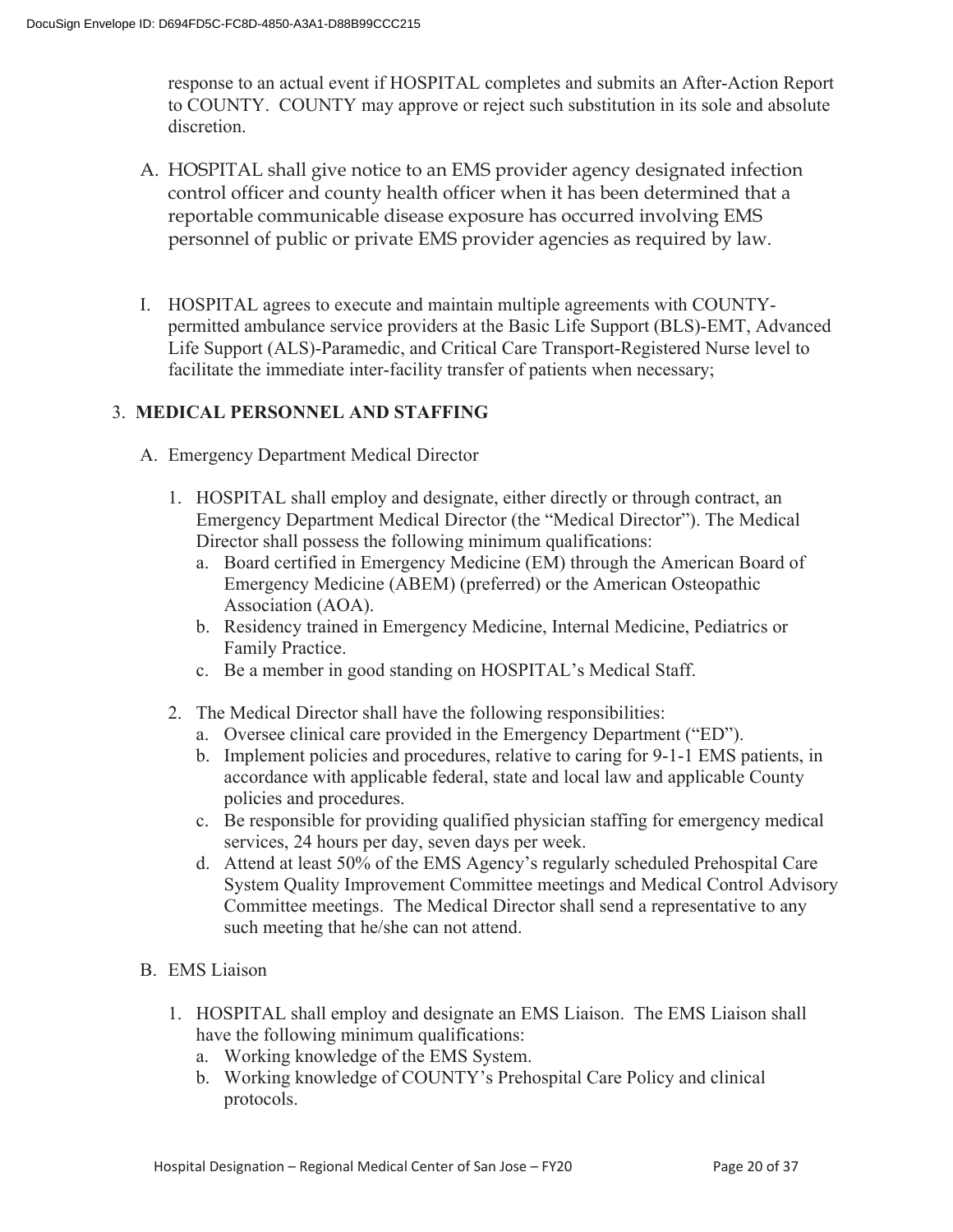- c. Ability to review and evaluate basic and advanced life support patient care provided by 9-1-1 EMS System.
- 2. The EMS Liaison shall have the following responsibilities:
	- a. Attend annual meeting of the EMS Agency regarding countywide changes to the EMS System.
	- b. Provide continuing education to hospital staff related to the COUNTY EMS. System, including information from the EMS Agency's annual meeting regarding countywide changes to the EMS System.
	- c. Provide 9-1-1 EMS patient outcome information to the COUNTY EMS Agency and ad-hoc reports when requested.
	- d. Serve as a liaison between the EMS Agency, other hospitals, and EMS service providers.
	- e. Attend, or assign a representative to attend, regularly scheduled meetings of the EMS Agency's Prehospital Care System Quality Improvement Committee, Prehospital Providers Advisory Committee, and Medical Control Advisory Committee.
	- f. Assure that Emergency Department personnel are trained to integrate with the EMS System and provide quality care to 9-1-1 EMS patients.
- C. HOSPITAL shall notify the EMS Agency within 10 working days of any staffing changes to the Medical Director or EMS Liaison positions.

#### 4. **OBLIGATIONS OF THE COUNTY**

- A. On behalf of COUNTY, the Director of the EMS Agency shall serve as a single point of contract for all matters relative to this Annex. In case of an emergency when the Director of the EMS Agency cannot be reached, the EMS Duty Officer shall act as the primary contact.
- B. COUNTY shall provide and maintain a radio network for use by HOSPITAL and provide access to that network for HOSPITAL and EMS System communication.
- C. COUNTY, in collaboration with the HOSPITAL, may participate in research endeavors and other programs, including, but not limited to, pilot studies with the customary Institutional Review Board (IRB) policies.
- D. COUNTY, in accordance with Health and Safety Code section 1797.153, shall coordinate and authorize medical mutual aid through the authority of the Medical Health Operational Area Coordinator (MHOAC), as such term is defined in Health and Safety Code section 1797.153, subdivision (a).
- E. COUNTY shall develop and authorize EMS System policies and procedures and medical protocols consistent with California Code of Regulations, Title 22, Division 9. COUNTY shall prescribe standards for EMS System operations, structure, and processes consistent with applicable state and local laws and regulations, and local EMS System policies and procedures, as may be revised from time to time by COUNTY.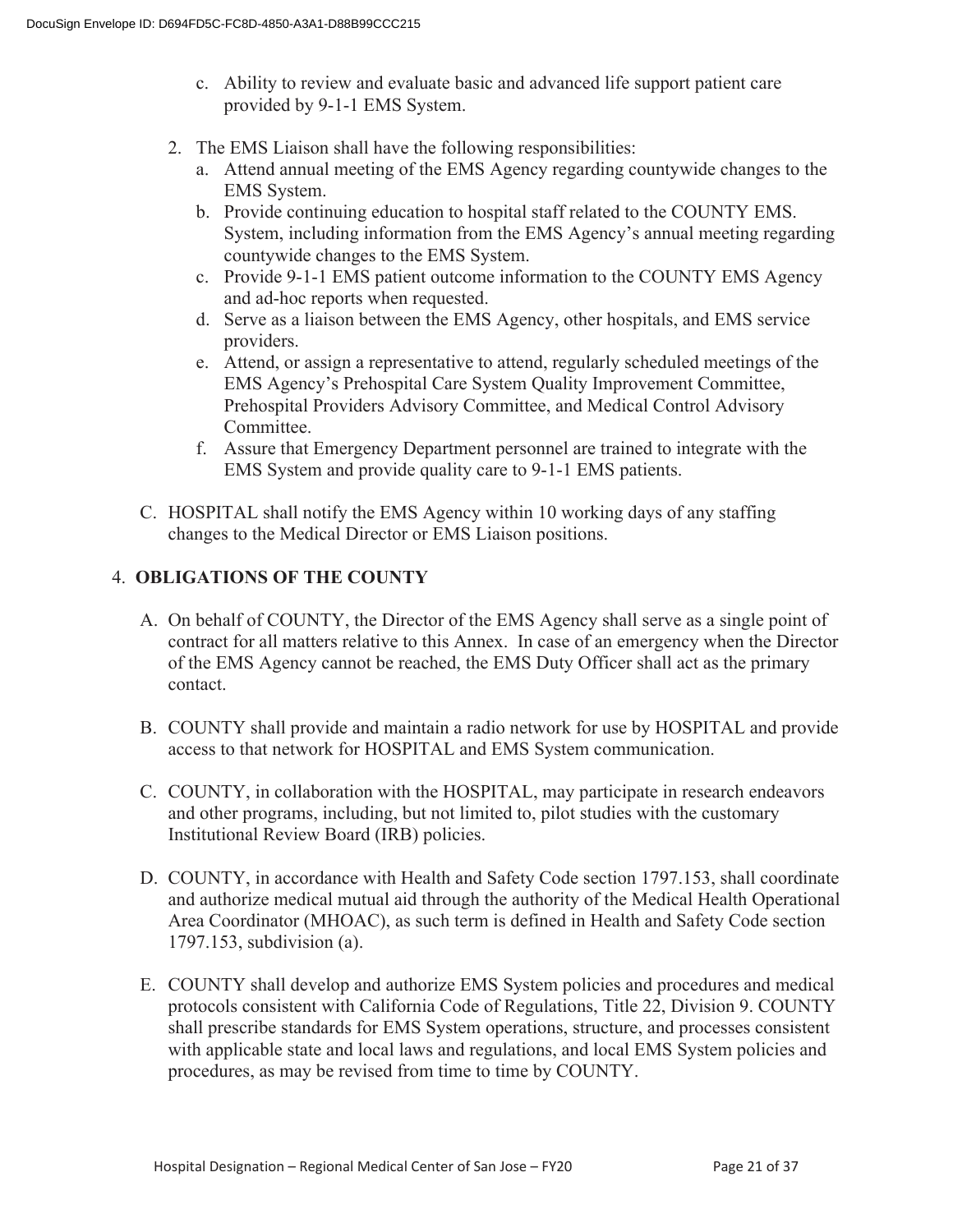F. COUNTY shall develop and implement a system-wide EMS Quality Improvement Plan (EQIP), consistent with California Code of Regulations, Title 22 Division 9, Chapter 12.

This Annex is entered into this 1st day of January, 2020 by the parties.

# **COUNTY OF SANTA CLARA HOSPITAL**

1/22/2020

Interim Director of Procurement Chief Executive Officer Procurement Department

\_\_\_\_\_\_\_\_\_\_\_\_\_\_\_\_\_\_\_\_\_\_\_\_\_\_\_\_ \_\_\_\_\_\_\_\_\_\_\_\_\_\_\_\_\_\_\_\_\_\_\_\_\_\_\_\_ Theresa G. Therilus Date Date Tomi Ryba Date 1/7/2020

#### **APPROVED AS TO FORM AND LEGALITY:**

-DocuSigned by: 1/10/2020  $W$ esley Dodd  $\qquad \qquad$   $\qquad$   $\qquad$   $\qquad$   $\qquad$   $\qquad$   $\qquad$   $\qquad$   $\qquad$   $\qquad$   $\qquad$   $\qquad$   $\qquad$   $\qquad$   $\qquad$   $\qquad$   $\qquad$   $\qquad$   $\qquad$   $\qquad$   $\qquad$   $\qquad$   $\qquad$   $\qquad$   $\qquad$   $\qquad$   $\qquad$   $\qquad$   $\qquad$   $\qquad$   $\qquad$   $\qquad$   $\qquad$   $\qquad$ 

Wesley Dodd Date Deputy County Counsel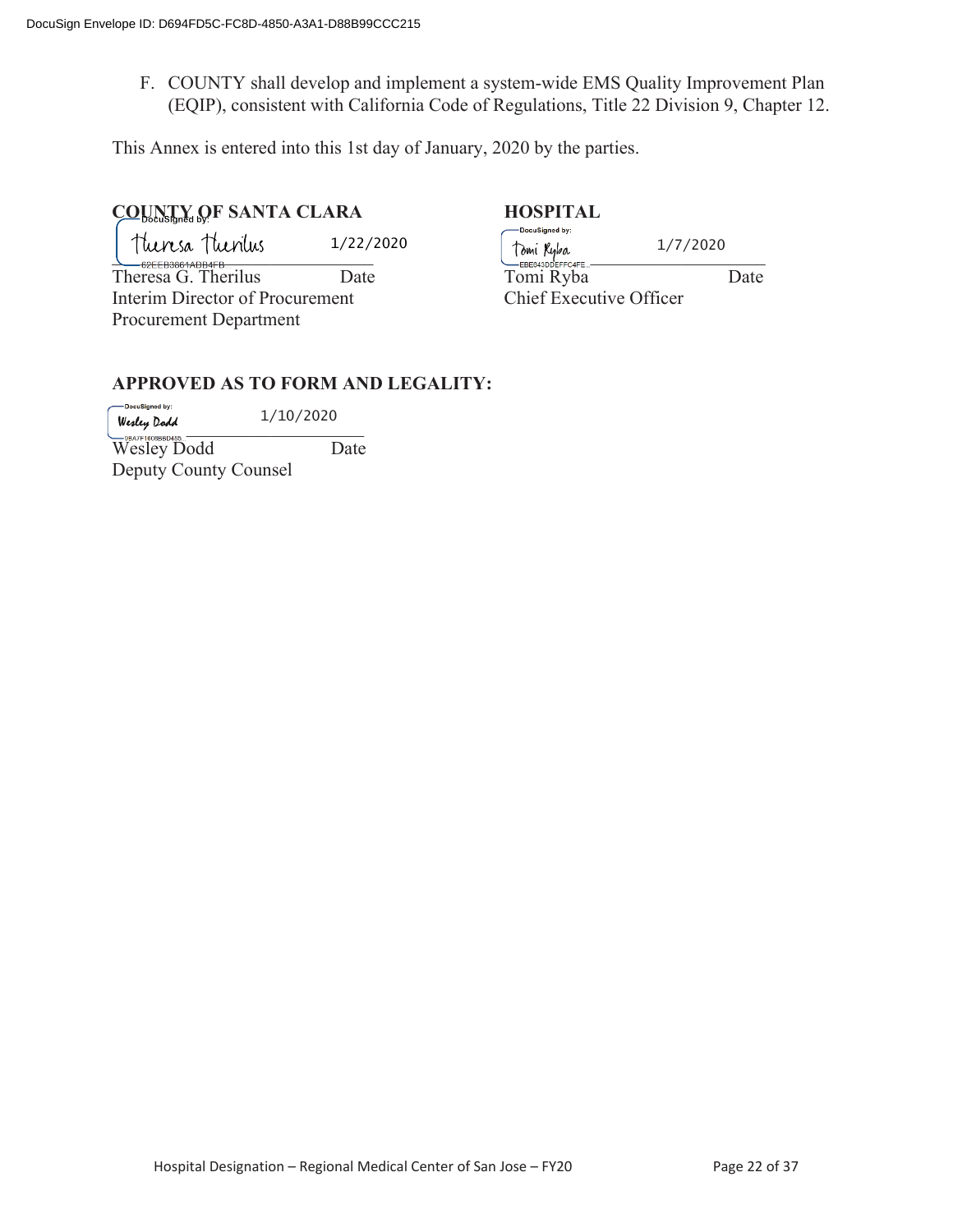#### **ANNEX B**

#### **DESIGNATION OF HOSPITAL AS A STROKE CENTER**

#### 1. **DEFINITIONS**

For the purposes of this Annex:

- A. "Acute Stroke Ready Hospitals" or "Satellite Stroke Centers" means a hospital able to provide the minimum level of critical care services for stroke patients in the emergency department and are paired with one or more hospitals with higher-level stroke services.
- B. "Acute Stroke Victim" means a person evaluated by prehospital, physician, nursing or other clinical personnel according to the policies and procedures established by the EMS Agency, as may be amended from time to time, and been found to require Stroke Services.
- C. "Comprehensive Stroke Center" means a hospital with specific abilities to receive, diagnose and treat all stroke cases and provide the highest level of care for stroke patients. (1) meets Comprehensive Stroke Center Standards, (2) has been certified as a Comprehensive Stroke Center by the Joint Commission and (3) is designated by County as a Comprehensive Stroke Center.
- D. "Primary Stroke Center" means a hospital that treats acute stroke patients and identifies patients who may benefit from transfer to a higher level of care when clinically warranted. (1) meets Stroke Center Standards, (2) has been certified as a Primary Stroke Center by the Joint Commission and (3) is designated by COUNTY as a Primary Stroke Center.
- E. "Stroke Care" means emergency transport, triage, diagnostic evaluation, acute intervention and other acute care services for stroke patients that potentially require immediate medical or surgical intervention treatment, and may include education, primary prevention, acute intervention, acute subacute management, prevention of complications, secondary stroke prevention, and rehabilitative services.
- F. "Stroke Critical Care System" means a subspecialty care component of the EMS system developed by a local EMS agency. This critical care system links prehospital and hospital care to develop optimal treatment to the population of stroke patients.
- G. "Stroke Center Standards" means the standards applicable to stroke centers set forth in the EMS Agency's stroke system plan and EMS Agency policies and procedures, as may be amended from time to time.
- H. "Stroke Care System Quality Improvement Committee" means the multi-disciplinary peer-review committee which (1) is composed of representatives from Stroke Centers and other professionals designated by the EMS Agency, (2) audits the stroke care system, (3) makes recommendations for stroke care system improvements, and (3) functions in an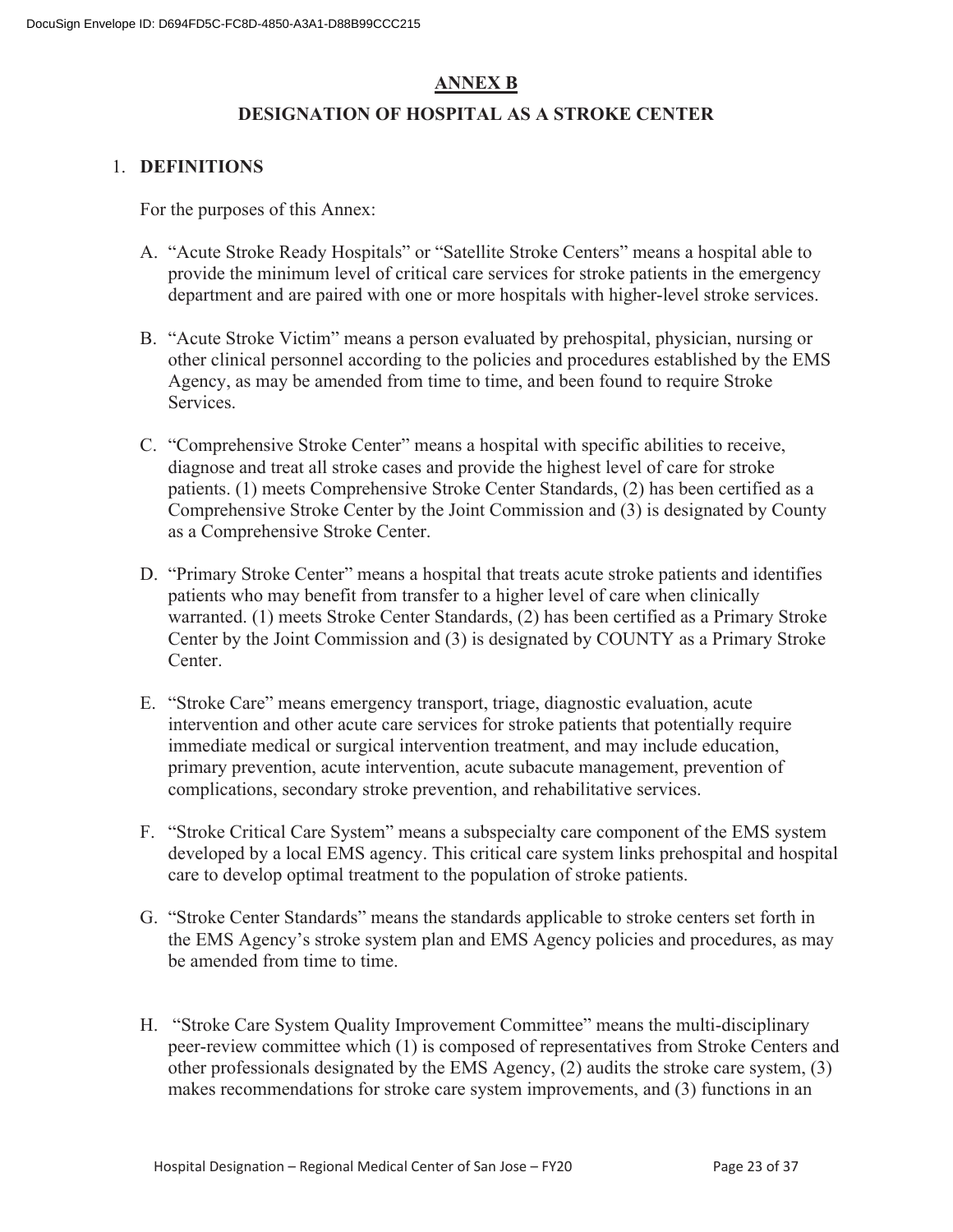advisory capacity on other stroke system issues. Committee members designated by the EMS Agency may include, but are not limited to, stroke medical directors, representatives from other local hospitals, radiologists, neurosurgeons, emergency medicine sub-specialists, stroke program managers, and representatives from ground and flight emergency services providers.

- I. "Stroke Services" means the customary and appropriate hospital and physician services provided by a Stroke Center to acute stroke patients, which, at a minimum, meet Stroke Center Standards.
- J. "Stroke Information System" means the computer information system maintained by each Stroke Center which captures the presentation, diagnostic, treatment and outcome data sets required by the Joint Commission and the Stroke Center Standards.
- K. "Telehealth" means the mode of delivering health care services and public health via information and communication technologies to facilitate the diagnosis, consultation, treatment, education, care management, and self-management of patient's health care while the patient is at the originating site and the health care provider is at a distant site.
- L. "Thrombectomy- Capable Stroke Center" means a primary stroke center with the ability to perform mechanical thrombectomy for the ischemic stroke patient when clinically warranted.

### 2. **DESIGNATION AS A STROKE CENTER**

Subject to the terms and conditions of this Annex and the Hospital Designation Agreement entered into by and between the parties, COUNTY hereby designates HOSPITAL as a Stroke Center, and HOSPITAL hereby accepts such designation.

#### 3. **OBLIGATIONS OF HOSPITAL**

- B. HOSPITAL shall provide Stroke Services to any Acute Stroke Victim that comes to the emergency department of HOSPITAL, regardless of the Acute Stroke Victim's ability to pay physician fees and/or hospital costs. For the purpose of this Annex, the phrase "comes to the emergency department" shall have the same meaning as set forth in the Emergency Medical Treatment and Active Labor Act (42 U.S.C § 1395dd) and the regulations promulgated thereunder (EMTALA).
- C. HOSPITAL shall comply with Stroke Center Standards and the Joint Commission Primary Stroke Center Standards. HOSPITAL shall monitor compliance with Stroke Center Standards on a regular and ongoing basis. Documentation of such efforts shall be available to the EMS Agency upon request.
- D. HOSPITAL shall continuously maintain current certification as a Primary and/or Comprehensive Stroke Center by the Joint Commission. HOSPITAL shall provide the EMS Agency with a copy of the certificate issued by Joint Commission within thirty (30) days of receipt of the certificate; and shall provide the EMS Agency with evidence of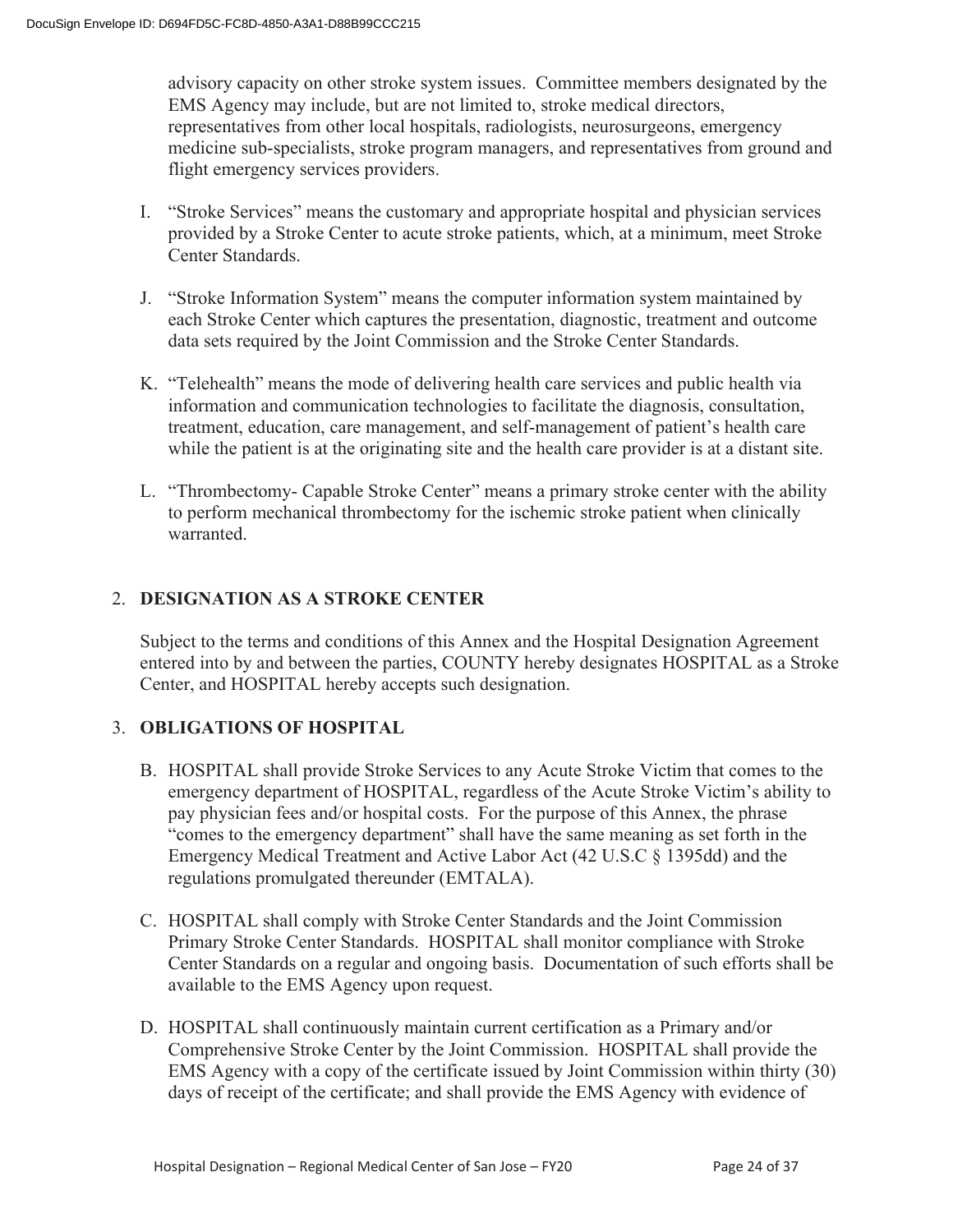continuing Joint Commission certification as a Primary and/or Comprehensive Stroke Center not less than thirty (30) days prior to the expiration of the current certificate.

- E. HOSPITAL shall notify the EMS Agency, in writing, within twenty-four (24) hours of any failure to meet Stroke Center Standards and take corrective action within a reasonable period of time to correct the failure.
- F. HOSPITAL shall maintain a designated telephone number to facilitate rapid access to an on-site physician for consultation with community physicians and other providers regarding care and transfer of Acute Stroke Victims.
- G. HOSPITAL shall actively and cooperatively participate as a member of the Stroke Care System Quality Improvement Committee, and such other related committees that may, from time to time, be named and organized by the EMS Agency.
- H. HOSPITAL shall maintain a Stroke Information System and submit Stroke Information System data to EMS Agency from AHA GWTG or equivalent (i) no less than quarterly and (ii) anytime upon request by the EMS Agency. HOSPITAL shall, at a minimum, collect and maintain the data specified in the Stroke Receiving Center Standards unless additional data points are adopted by the Stroke Care System Quality Improvement Committee.

#### 4. **OBLIGATIONS OF THE EMS AGENCY**

- A. The EMS Agency will provide, or cause to be provided to HOSPITAL and/or the Stroke Care System Quality Improvement Committee, prehospital system data related to stroke care.
- B. The EMS Agency, in collaboration with the Stroke Care System Quality Improvement Committee, will strive to optimize the overall effectiveness of the Stroke Care System and its individual components through the development of performance measures for each component and for the system function as a whole (both process and outcomes measures) and by employing continuous quality improvement strategies and collaboration with stakeholders.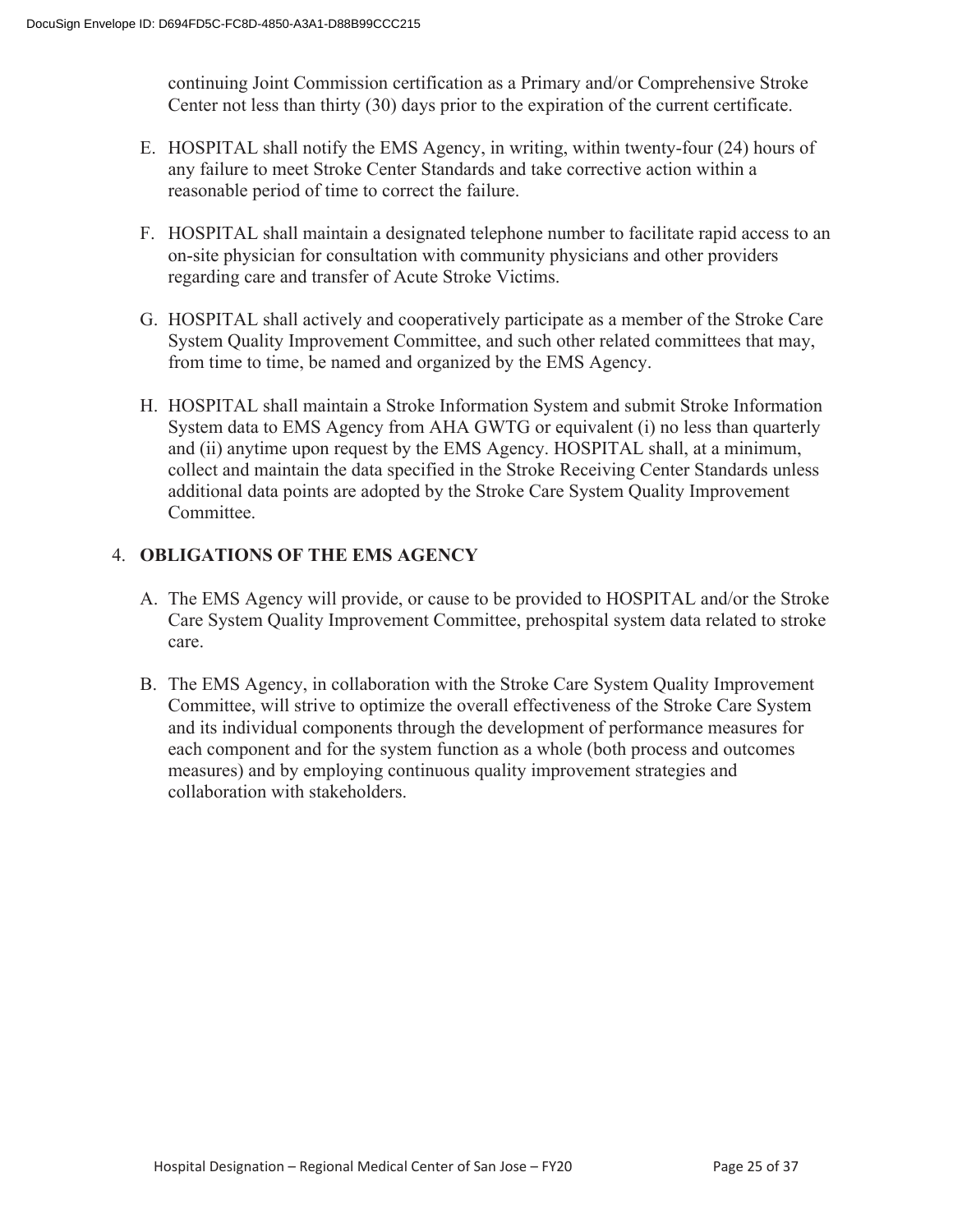This Annex is entered into this 1st day of January, 2020 by the parties.

### COUNTY<sub>19</sub>OF SANTA CLARA **HOSPITAL**

Theresa Theritus 1/22/2020

Theresa G. Therilus Date Interim Director of Procurement Procurement Department

| DocuSigned by:                                    | 1/7/2020 |  |  |
|---------------------------------------------------|----------|--|--|
| Tomi <i>Ryba</i><br>—евееазореггсаге<br>Tomi Ryba | Date     |  |  |
| Chief Executive Officer                           |          |  |  |

#### **APPROVED AS TO FORM AND LEGALITY:**

DocuSigned by: 1/10/2020  $W$ esley Dodd  $L/LU/LU2U$ Wesley Dodd Date Deputy County Counsel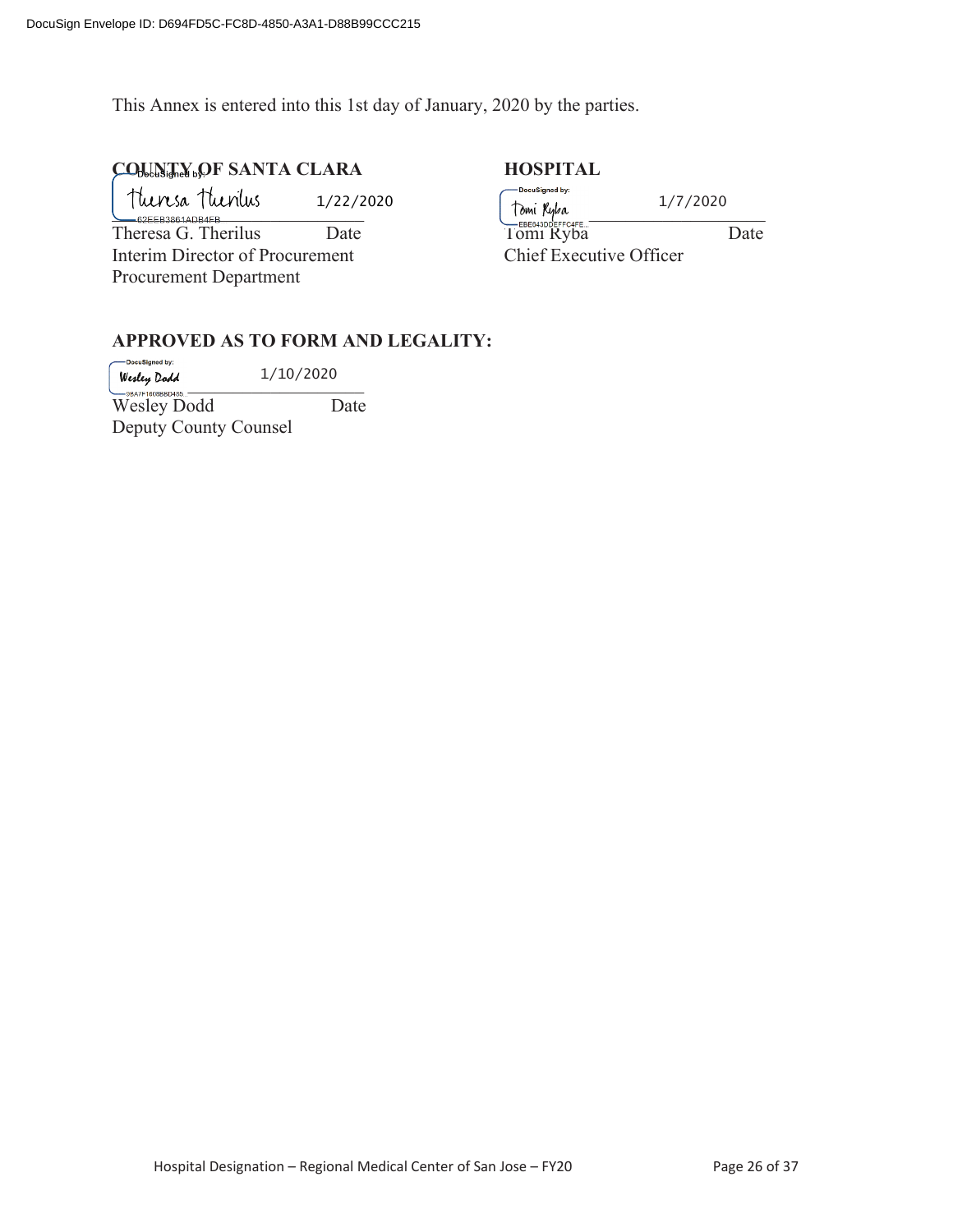#### **ANNEX C**

# **DESIGNATION OF HOSPITAL AS AN ST ELEVATION MYOCARDIAL INFARCTION RECEIVING CENTER**

#### **1. DEFINITIONS**

For the purposes of this Annex:

- A. "Cardiac Audit Committee" means the multi-disciplinary peer-review committee, composed of representatives from the STEMI Receiving Centers and other professionals designated by the EMS Agency, which audits the STEMI Care System makes recommendations for system improvements, and functions in an advisory capacity on other STEMI Care System issues. Committee members designated by the EMS Agency may include, but are not limited to, STEMI Receiving Center medical directors and program managers, representatives from other local hospitals, interventional and non-interventional cardiologists, emergency medicine sub-specialists, and representatives from ground and flight emergency services providers.
- B. "Immediately Available" means:
	- a) Unencumbered by conflict duties or responsibilities;
	- b) Responding without delay upon receiving notification; and
	- c) Being physically available to the specified area of the hospital when the patient is delivered in accordance with local EMS agency policies and procedures.
- C. "Percutaneous Coronary Intervention" or "PCI" means a procedure used to open or widen a narrowed or blocked coronary artery to restore blood flow supplying the heart, usually done on an emergency basis for a STEMI patient.
- D. "ST- Elevation Myocardial Infarction" or "STEMI" means a clinical syndrome defined by symptoms of myocardial infarction in association with ST-segment elevation on Electrocardiogram (ECG).
- E. "STEMI Care System" means an integrated prehospital and hospital program that is intended to direct patients with field identified ST Segment Elevation Myocardial Infarction directly to hospitals with specialized capabilities to promptly treat these patients.
- F. "STEMI Critical Care System" means a critical care component of the EMS system developed by a local EMS agency that links prehospital and hospital care to deliver treatment to STEMI patients.
- G. "STEMI Patient" means a patient with symptoms of myocardial infarction in association with ST-Segment Elevation in an ECG.
- H. "STEMI Program" means and organizational component of the hospital specializing in the care of STEMI patients.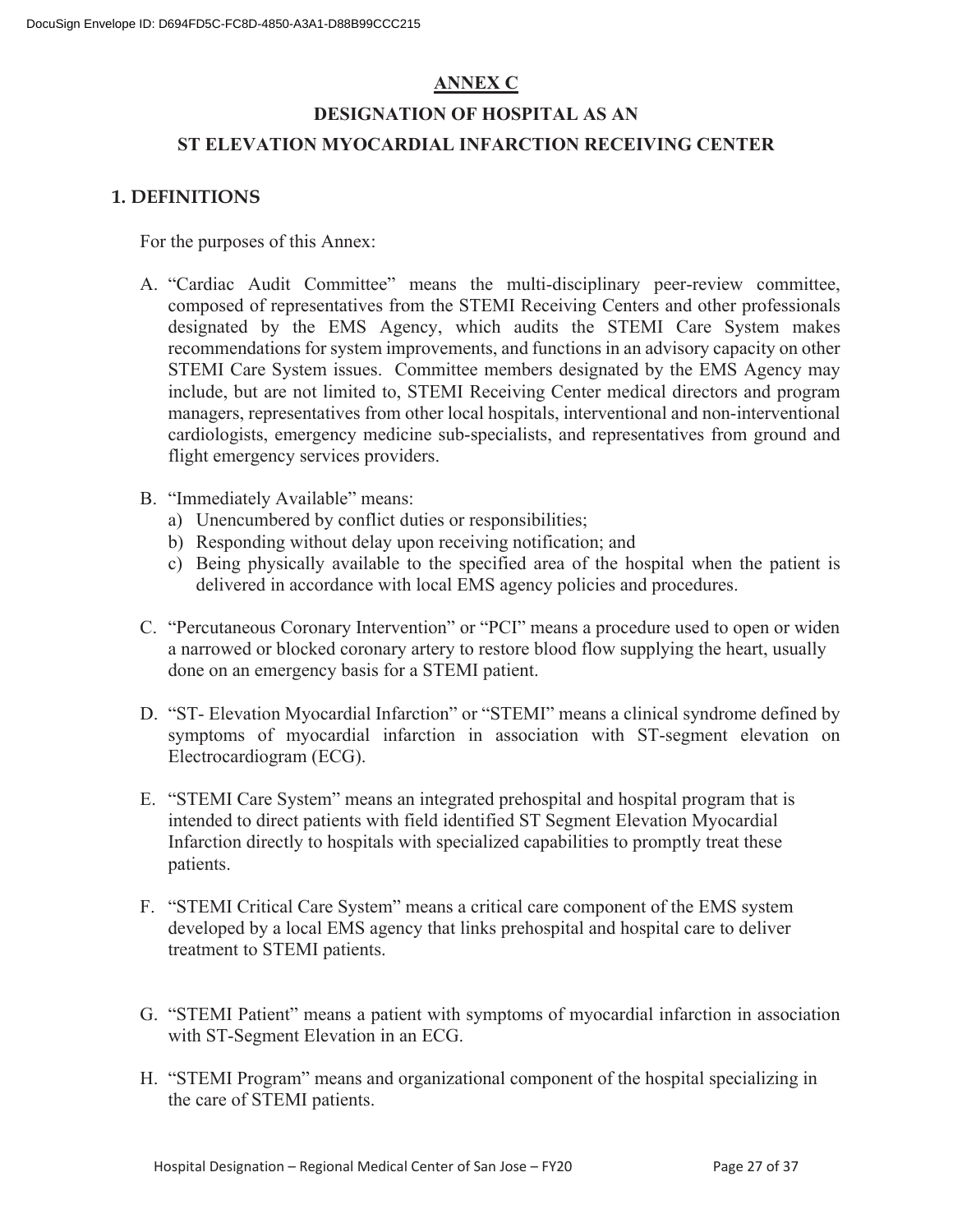- I. "STEMI Receiving Center" or "SRC" means a licensed general acute care facility meeting STEMI Receiving Center Standards, which has been designated as a STEMI Receiving Center by COUNTY.
- J. "STEMI Information System" means the computer information system maintained by each STEMI Receiving Center which captures the presentation, diagnostic, treatment and outcome data sets required by COUNTY and the STEMI Receiving Center Standards.
- K. "STEMI Receiving Center Standards" means the standards applicable to STEMI Receiving Centers set forth in Attachment A of this Annex, the EMS Agency's Comprehensive Cardiac Care System plan, and EMS Agency policies and procedures, as may be amended from time to time. A copy of the plan and the EMS Agency polices and procedures will be provided to the SRC's.

#### 2. **DESIGNATION AS A STEMI RECEIVING CENTER**

Subject to the terms and conditions of this Annex and the Hospital Designation Agreement entered into by and between the parties, COUNTY hereby designates HOSPITAL as a STEMI Receiving Center, and HOSPITAL hereby accepts such designation.

#### 3. **OBLIGATIONS OF HOSPITAL**

- A. HOSPITAL shall provide STEMI Receiving Center Services to any STEMI Patient that comes to the emergency department of HOSPITAL, regardless of the STEMI Patient's ability to pay physician fees and/or hospital costs. For the purpose of this Annex, the phrase "comes to the emergency department" shall have the same meaning as set forth in the Emergency Medical Treatment and Active Labor Act (42 U.S.C § 1395dd) and the regulations promulgated thereunder (EMTALA).
- B. HOSPITAL shall comply with STEMI Receiving Center Standards described in Attachment 1, which is attached and incorporated into this Annex. HOSPITAL shall monitor compliance with STEMI Receiving Center Standards on a regular and ongoing basis. Documentation of such efforts shall be made available to the EMS Agency upon request.
- C. HOSPITAL shall notify the EMS Agency, in writing, within twenty-four (24) hours of any failure to meet STEMI Receiving Center Standards and take corrective action within a reasonable period of time to correct the failure.
- D. HOSPITAL shall maintain a designated telephone number to facilitate rapid access to an on-site physician for consultation with community physicians and other providers regarding care and transfer of STEMI Patients.
- E. HOSPITAL shall actively and cooperatively participate as a member of the Cardiac Audit Committee, and such other related committees that may, from time to time, be named and organized by the EMS Agency.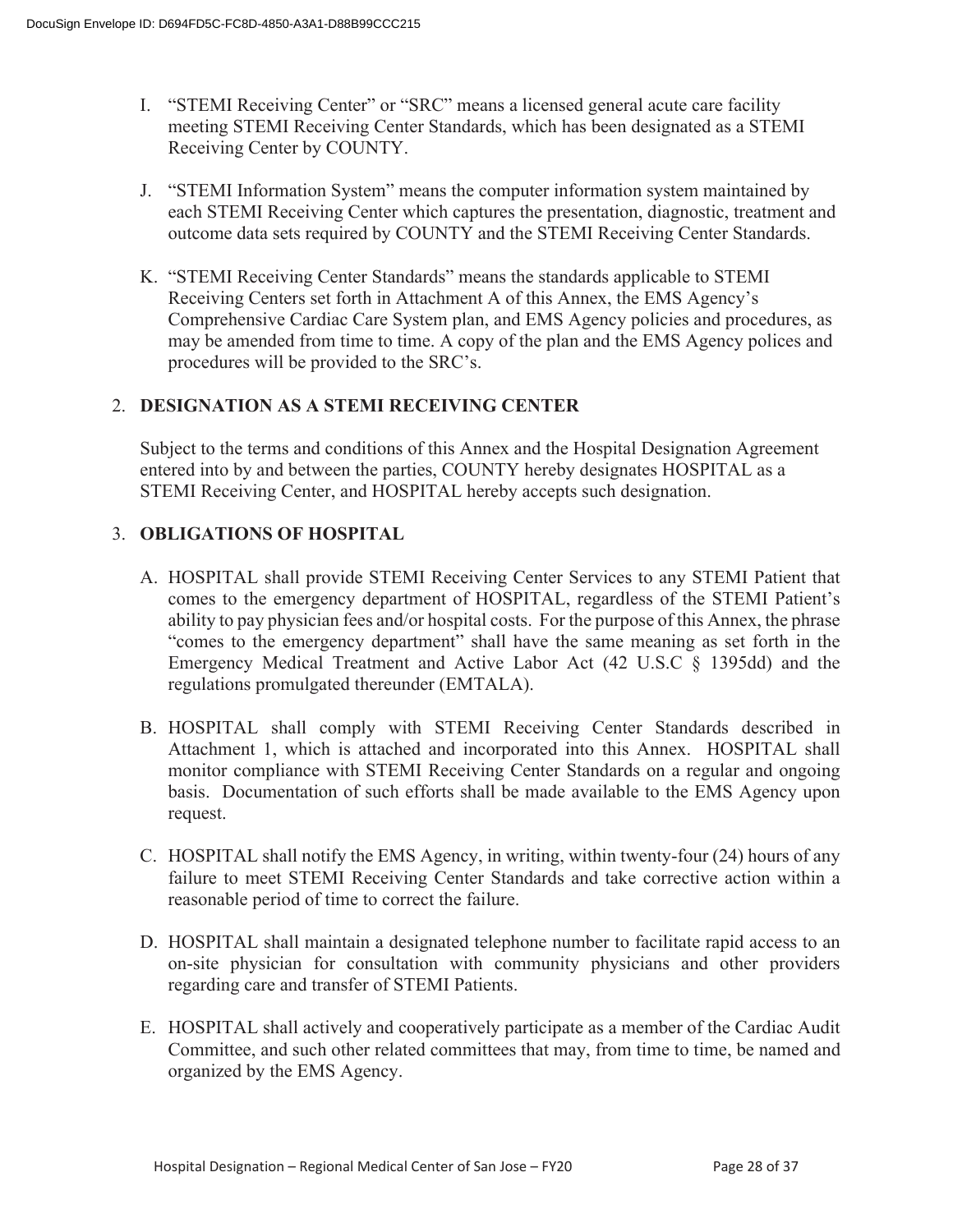F. HOSPITAL shall maintain a STEMI Information System and submit STEMI Information System data to EMS Agency from AHA ACTION Registry or equivalent (i) no less than quarterly and (ii) anytime upon request by the EMS Agency. HOSPITAL shall, at a minimum, collect and maintain the data specified in the STEMI Receiving Center Standards unless additional data points are adopted by the Cardiac Audit Committee.

#### 4. **OBLIGATIONS OF THE EMS AGENCY**

- A. The EMS Agency will provide, or cause to be provided to HOSPITAL and/or the Cardiac Audit Committee, prehospital system data related to STEMI care.
- B. The EMS Agency will strive to optimize the overall effectiveness of the Comprehensive Cardiac Care System and its individual components through the development of performance measures for each component and for the system function as a whole (both process and outcomes measures) and by employing continuous quality improvement strategies and collaboration with stakeholders.

This Annex is entered into this 1st day of January, 2020 by the parties.

#### **COUNTY OF SANTA CLARA HOSPITAL**

| DocuSigned by:                  |           | DocuSigned by:          |          |      |
|---------------------------------|-----------|-------------------------|----------|------|
| Theresa Theorius                | 1/22/2020 | Tomi Ryba               | 1/7/2020 |      |
| -62EEB3861ADB4FB                |           | -EBE643DDEFFC4FE        |          |      |
| Theresa G. Therilus             | Date      | Tomi Ryba               |          | Date |
| Interim Director of Procurement |           | Chief Executive Officer |          |      |
| <b>Procurement Department</b>   |           |                         |          |      |

### **APPROVED AS TO FORM AND LEGALITY:**

-DocuSianed by: 1/10/2020  $W$ esley Dodd 1/10/2020

Wesley Dodd Date Deputy County Counsel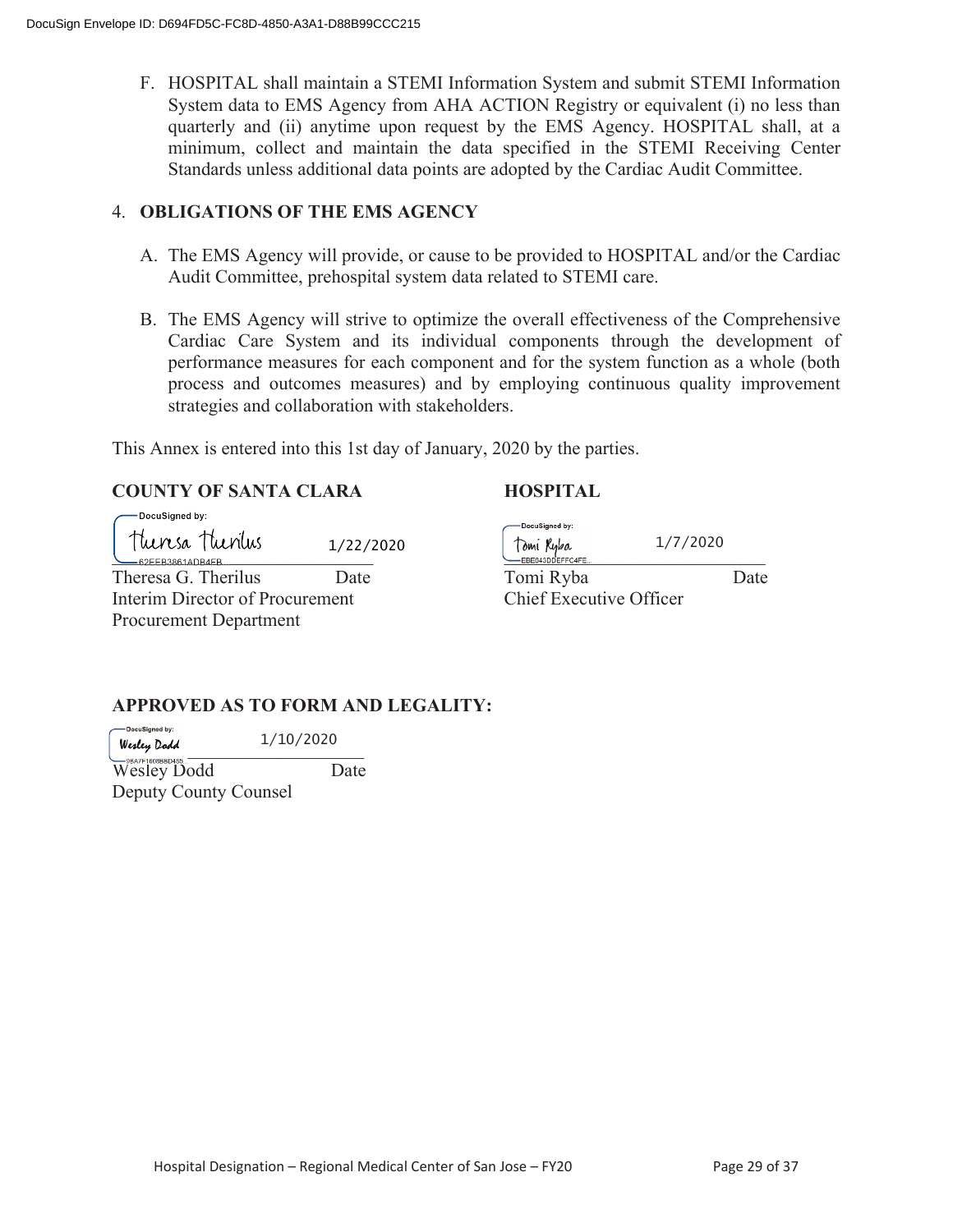### Attachment 1 to Annex C STEMI RECEIVING CENTER STANDARDS

#### **INTRODUCTION**

These standards were developed to ensure that patients transported by the 9-1-1 system in Santa Clara County who exhibit an ST Elevation Myocardial Infarction (STEMI) pattern on a Prehospital obtained 12-Lead electrocardiogram (EKG) are transported to a hospital appropriate to their needs. With the initiation of 12-Lead EKG by paramedics and rapid transport to a STEMI Receiving Center (SRC), patients with STEMI's will receive an earlier definitive diagnosis and treatment resulting in improved outcomes.

#### **ACKNOWLEDGEMENTS**

The input of all the members of the Comprehensive Cardiac Care Task Force in Santa Clara County was essential for the development of these standards. The Task force consisted of cardiologists representing all of the hospitals in Santa Clara County, Nurse Management representation for all of the Emergency Departments, representation from the cardiac catheterization labs, representatives from the EMS Agency, representatives from the American Heart Association as well as representation from the Hospital Council of Northern and Central California.

#### **DEFINITIONS**

"STEMI" means a type of myocardial infarction, acute in nature, that generates an ST segment elevation on the 12-lead EKG.

"STEMI Receiving Center" or "SRC" means a licensed general acute care hospital with (1) a special permit for a cardiac catheterization laboratory and cardiovascular surgery from the California State Department of Health Services, (2) designation as an SRC by the County of Santa Clara, and (3) certification by the Joint Commission.

"Percutaneous Coronary Intervention" and "PCI" mean a broad group of techniques used for the diagnosis and treatment of patients with STEMI.

"TIMI Grade III Flow" means the Thrombolytics In Myocardial Ischemia (TIMI) Scale which defines flow rate through an opened artery-grade III is unimpeded flow.

#### **GENERAL SRC REQUIREMENTS**

- A. Hospital Licenses
	- 1. Currently recognized as a Santa Clara County Receiving Facility
	- 2. Special permit for a Cardiac Catheterization Laboratory from the California State Department of Health Services (DHS)
	- 3. Holds a special permit issued by DHS for Cardiovascular Surgery Service or has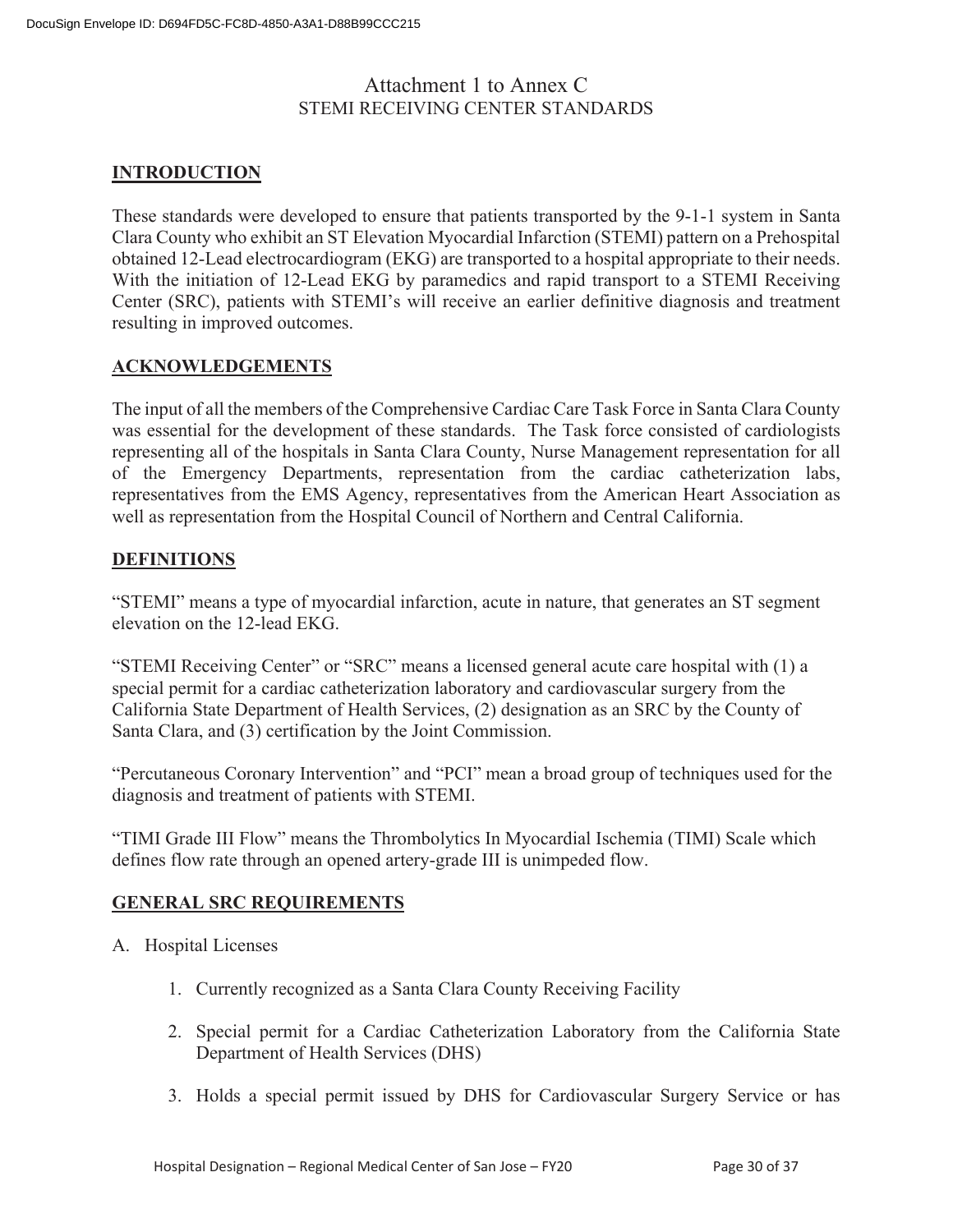established current transfer agreements with a hospital or hospitals holding such a special permit.

- B. Hospital Capabilities
	- 1. An Intra Aortic Balloon Pump shall be available on site 24 hours per day/7 days per week with a person capable of operating this equipment.
	- 2. Cardiac Catheterization Laboratory operable 24 hours/day, 7 days/ week.

#### C. Personnel

1. SRC Medical Director

The SRC shall designate a medical director for the STEMI program who shall be a physician certified by the American Board of Internal Medicine (ABIM) with current ABIM sub-specialty certification in Cardiovascular Disease and Interventional Cardiology, who will ensure compliance with these SRC standards and perform ongoing Quality Improvement (QI) as part of the hospital and system QI Program.

The SRC Medical Director must be a credentialed member of the medical staff with PCI privileges.

2. SRC Program Manager

The SRC shall designate a program manager for the STEMI program who shall be a registered nurse with experience in Emergency Medicine or Cardiovascular Care, who shall assist the SRC Medical Director to ensure compliance with these SRC standards and the QI program.

3. Cardiovascular Lab Coordinator

The SRC shall have a Cardiovascular Lab Coordinator who shall assist the SRC Medical Director and the SRC Program Manager to ensure compliance with these SRC Standards and the QI Program.

4. Physician Consultants

The SRC shall maintain a daily roster of the following on-call physicians who must be promptly available when a STEMI patient presents to the hospital:

a. Interventional Cardiologists-with privileges for PCI and credentialed by the hospital in accordance with the American College of Cardiology/American Heart Association national standards.

The SRC will submit a list of Cardiologists with Active PCI privileges to the EMS Agency annually.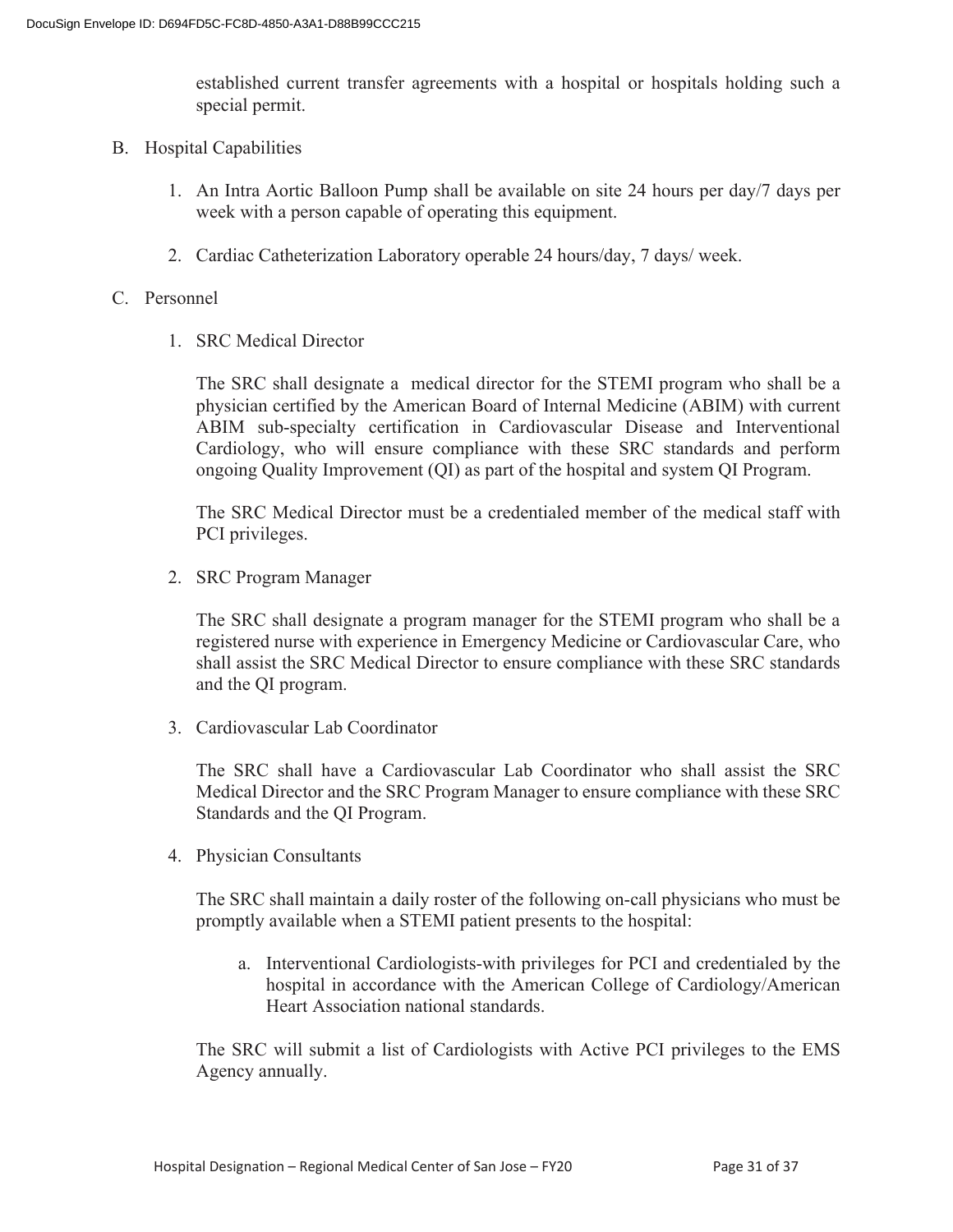- D. Clinical Performance Standards
	- 1. Cardiac Catheterization Laboratory Standards

The SRC Cardiac Catheterization Lab shall demonstrate evidence of performance of at least 200 PCI procedures annually.

2. Interventional Cardiologist Standards

 Each interventional cardiologist shall perform a minimum average of 75 or more PCI procedures per year.

 It is desirable but not required that each interventional cardiologist shall have an average of 11 STEMI cases per year.

 There shall be a mentorship program available for those individual practitioners who do not meet the performance standard of 75 cases per year.

E. Clinical Process Performance Standard

Each SRC shall demonstrate Door to Balloon inflation time of 90 minutes or less in 75% of their cases.

The overall goal of the STEMI Care System in Santa Clara County is to achieve first medical contact (Performance of the prehospital 12 Lead EKG) to balloon inflation of <90 minutes in 75% of all cases.

F. Policies

Internal policies shall be developed for the following:

- 1. Criteria for patients to receive emergent angiography or emergent fibrinolysis based on physician decisions for individual patients.
- 2. Goals to Primary PCI (medical contact to balloon inflation time)
- G. Data Collection
	- 1. Each SRC shall maintain a STEMI Information System and submit STEMI Information System data to EMS Agency on a regular basis, as requested by the EMS Agency. The SRC shall collect and submit data points that have been adopted by the Cardiac Care System Quality Improvement Committee.
- H. Quality Improvement- Prehospital patients
	- 1. An SRC QI program shall be established to review and collect outcome data to be reported to the County EMS Agency each month for 9-1-1 transported STEMI patients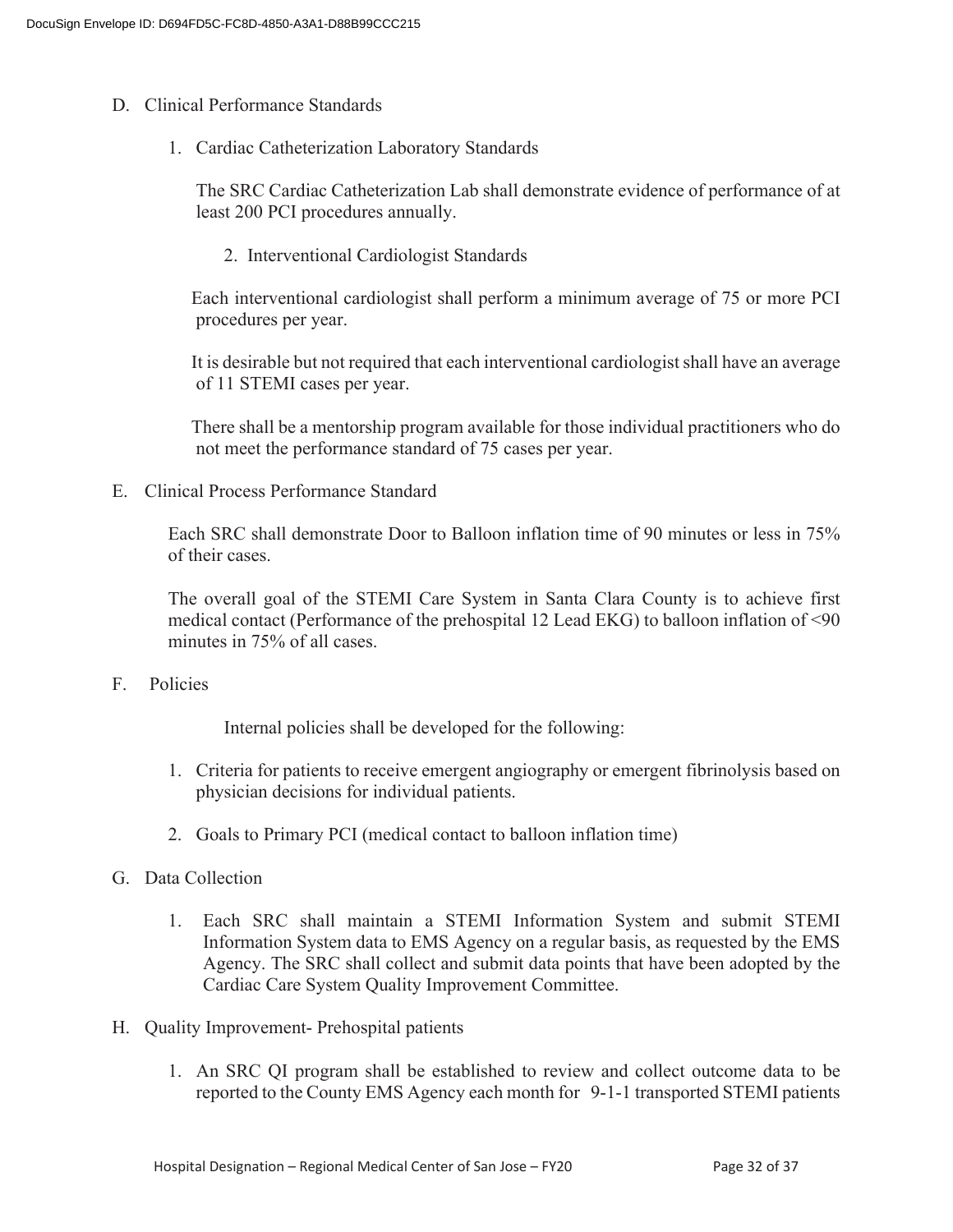with the following criteria:

- a. In-Hospital mortality
- b. Emergency Coronary Artery Bypass rate
- c. Vascular complications (PCI Access site complication, hematoma large enough to require transfusion, or operative intervention required).
- d. Cerebrovascular accident rate (peri-procedure)
- I. EMS Patient Outcome Data
	- 1. The following outcome, data will be collected on each 9-1-1 transported STEMI patient on a monthly basis and provided to the Santa Clara County EMS Agency
		- a. Interventions
			- 1. Door to balloon time
			- 2. Door to needle time
			- 3. No interventions
		- b. Discharge status
			- 1. Home
			- 2. SNF
			- 3. Expired

#### **DESIGNATION PROCESS**

- A. An SRC may be designated following satisfactory review of written documentation and a site survey when deemed necessary, by the Santa Clara County EMS Agency.
- B. After the initial one (1) year designation, an SRC may be re-designated following a satisfactory Santa Clara County EMS Agency review may be re-designated for an additional three years (3). This review may include a site survey by an independent review team at any time during the term of the Annex.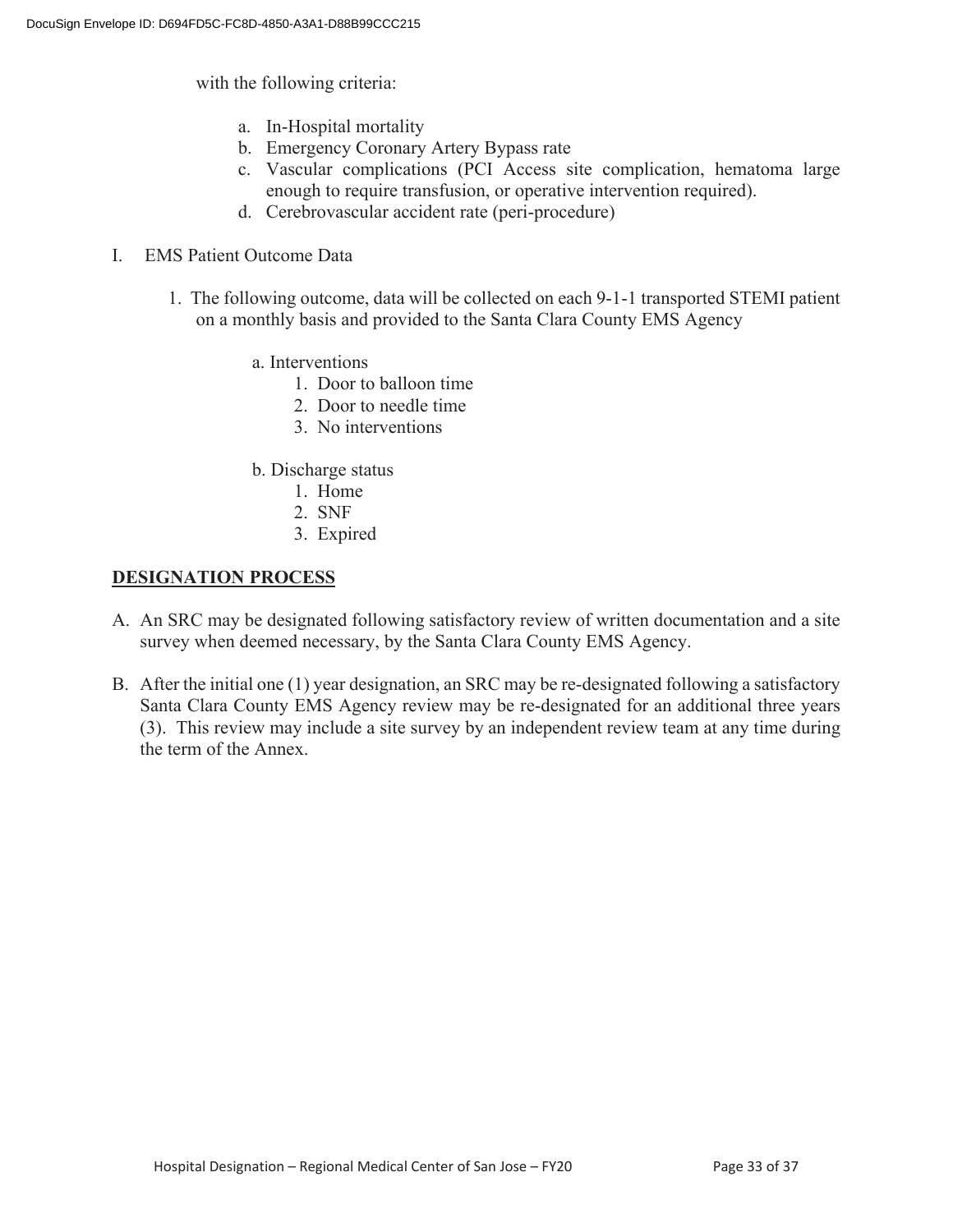### **ANNEX D**

#### **DESIGNATION OF HOSPITAL AS A TRAUMA CENTER**

#### 1. **DEFINITIONS**

For the purposes of this Annex:

- A. "Adult Trauma Center" means a licensed general acute facility which (1) meets the Trauma Center Standards for an adult trauma center and (2) has been designated by COUNTY as an Adult Trauma Center.
- B. "Major Trauma Victim" and "MTV" mean a person, adult or pediatric, deemed a major trauma victim under the trauma triage criteria set forth in the EMS Agency's policies and procedures, as may be amended from time to time.
- C. "Pediatric Trauma Center" means a licensed general acute facility which (1) meets the Trauma Center Standards for a pediatric trauma center and (2) has been designated by COUNTY as a Pediatric Trauma Center.
- D. "Trauma Audit Committee" and "TAC" mean the multi-disciplinary peer-review committee, which (1) is comprised of representatives from Trauma Centers, representatives form non-trauma hospitals, surgeons, emergency medicine subspecialists, trauma program managers and/or representatives from ground and flight emergency service, (2) audits the trauma care system, (3) makes recommendations for trauma care system improvements, and (3) functions in an advisory capacity on other trauma system issues.
- E. "Trauma Center" refers collectively to a facility's Adult Trauma Center, if any, and Pediatric Trauma Center, if any.
- F. "Trauma Center Medical and Physicians Services" means the customary and appropriate hospital and physician services provided by a Trauma Center to Major Trauma Victims following a trauma incident.
- G. "Trauma Registry" means the computer information system which is maintained by the EMS Agency and the Trauma Centers and which captures pertinent injury, treatment and outcome data sets, defined by EMS Agency, for the trauma system.
- H. "Trauma Center Standards" means the standards applicable to adult and/or pediatric Trauma Centers set forth in Article 2.5 of the California Health and Safety Code, Title 22 of the California Code of Regulations, the EMS Agency trauma system plan and EMS Agency policies and procedures in effect at any time during the term of this Annex.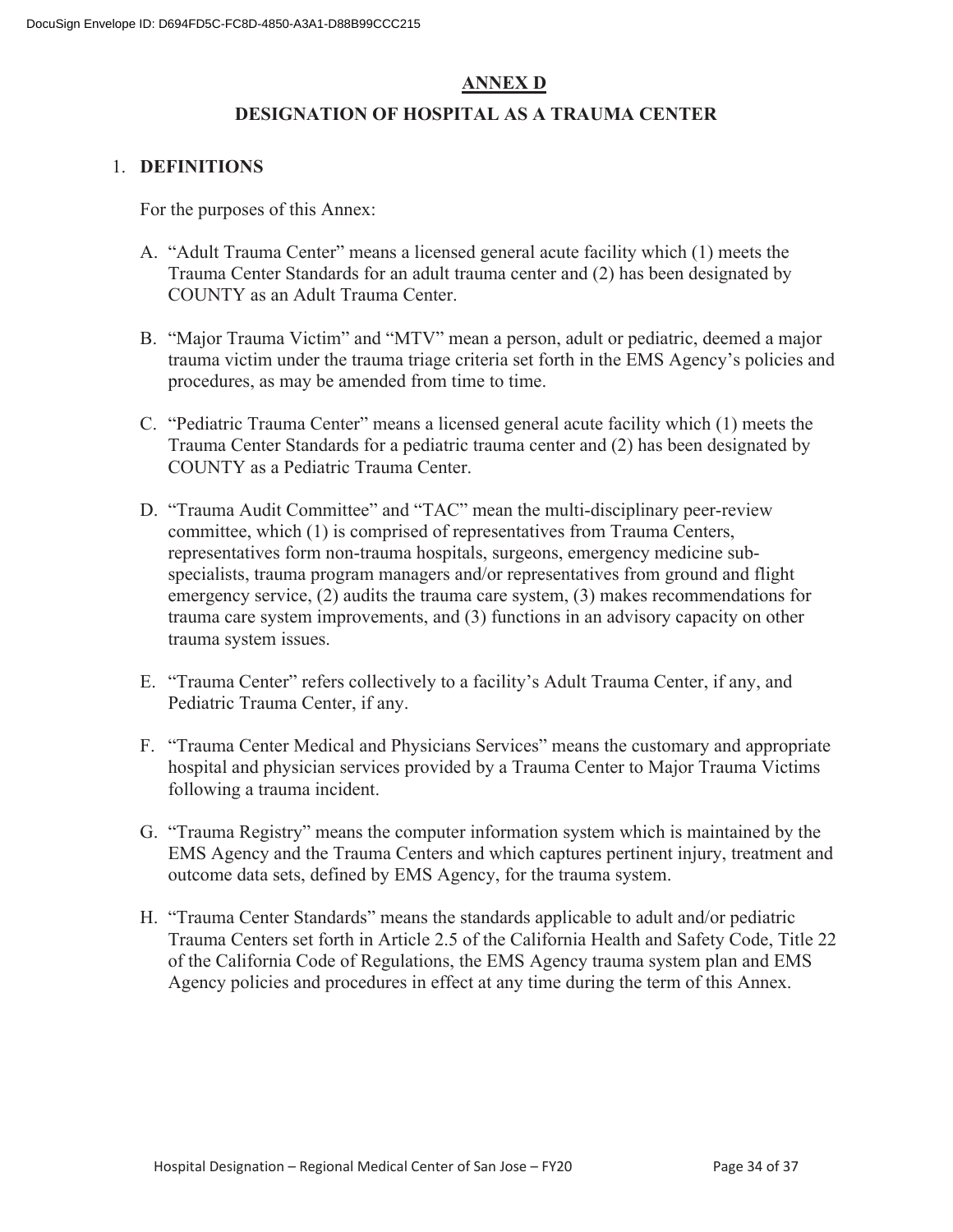#### 2. **DESIGNATION AS A TRAUMA CENTER**

Subject to the terms and conditions of this Annex and the Hospital Designation Agreement entered into by and between the parties, COUNTY hereby designates HOSPITAL as (check all that apply):

 an Adult Trauma Center a Pediatric Trauma Center.

HOSPITAL hereby accepts such designation.

#### 3. **OBLIGATIONS OF HOSPITAL**

- A. HOSPITAL shall provide Trauma Center Medical and Physician Services to any adult or pediatric Major Trauma Victims that comes to HOSPITAL's emergency department, throughout the full period of emergency department and inpatient hospital care, regardless of patients' ability to pay physician fees and/or hospital costs, unless the Major Trauma Victim is transferred pursuant to Section 3.B below. To assure continuity of care, HOSPITAL shall also provide all medically necessary outpatient visit(s) related to the trauma incident, or arrange such visit(s) as may be required by a patient's health plan or other applicable third-party payor; provided, however, that COUNTY may, in its sole and absolute discretion and on a case by case basis, waive HOSPITAL's obligation to provide such outpatient visit(s) or arrange such visit(s). Nothing in this Agreement shall require HOSPITAL to provide outpatient visits to a Major Trauma Victim for more than sixty (60) days following the Major Trauma Victim's discharge. For the purpose of this Annex, the phrase "comes to the emergency department" shall have the same meaning as set forth in the Emergency Medical Treatment and Active Labor Act (42 U.S.C § 1395dd) and the regulations promulgated thereunder (EMTALA).
- B. HOSPITAL shall transfer patients to other facilities only when medically appropriate or as may be requested by a patient or his or her health plan or other applicable third-party payor. A patient may not be transferred, or referred to another facility for outpatient services, due to the patient's inability to pay physician fees and/or hospital costs. A patient may be transferred based on the requirements his or her health plan or other applicable third-party payor, but only if the patient's medical condition so permits, as determined by the attending trauma physician. Any transfer of a patient must be in accordance with the Emergency Medical Treatment and Active Labor Act (42 U.S.C § 1395dd), the regulations promulgated thereunder, and applicable EMS Agency policies and procedures, including but not limited to the Santa Clara County Prehospital Care Policy Manual, as amended from time to time.
- C. HOSPITAL shall comply with Trauma Center Standards. HOSPITAL shall monitor compliance with Trauma Center Standards on a regular and ongoing basis. Documentation of such efforts shall be available to the EMS Agency upon request.
- D. HOSPITAL shall notify the EMS Agency, in writing, within twenty-four (24) hours of any failure to meet Trauma Center Standards and take corrective action within a reasonable period of time to correct the failure.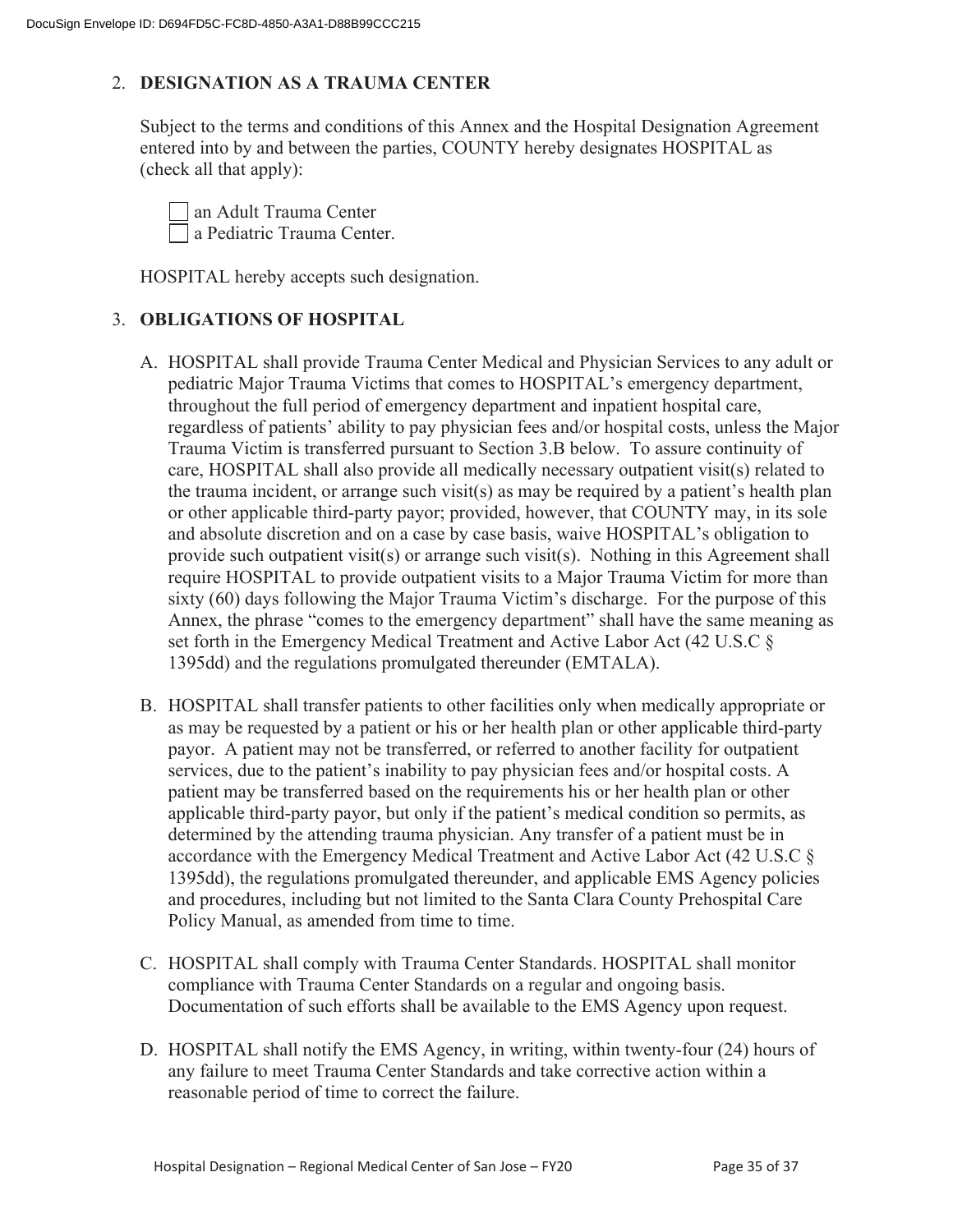- E. HOSPITAL shall comply with any EMS Agency plan of correction, regarding any identified failure to meet Trauma Center Standards, within the timeframes established by the EMS Agency.
- F. HOSPITAL shall maintain a designated telephone to facilitate rapid access to an on-site physician for consultation with community physicians and other providers regarding care of Major Trauma Victims and coordination of interfacility transfers.
- G. HOSPITAL shall actively and cooperatively participate as a member of the Trauma Audit Committee, and such other related committees that may, from time to time, be named and organized by the EMS Agency. HOSPITAL shall provide one recognized trauma expert, per year, for the Trauma Audit Committee visiting lecturer program at HOSPITAL's expense.
- H. HOSPITAL shall require HOSPITAL Trauma Registry staff to attend, at HOSPITAL's expense, such education and training programs related to use of the Trauma Registry as may be reasonably requested by EMS Agency and recommended by the Trauma Audit Committee.
- I. HOSPITAL shall participate in the Trauma Registry and submit data to the Trauma Registry on a regular basis, as requested by EMS Agency.
- J. HOSPITAL shall obtain EMS Agency's written approval prior to entering into agreements for providing trauma services to out-of-county residents, including, but not limited to agreements with local emergency medical services agencies or other government entities, and pre-hospital care providers, including air ambulance service providers. Such approval shall not be unreasonably withheld. This Section  $3(i)$  shall not apply to standard payment agreements with health plans or other third-party payors.

#### 4. **OBLIGATIONS OF THE EMS AGENCY**

- A. EMS Agency shall maintain a Trauma Registry for the purpose of data collection, compliance monitoring, and the evaluation of the trauma system. Data collected by the Trauma Registry will be made available, in an aggregate form to all Trauma Centers.
- B. The EMS Agency shall meet and consult with HOSPITAL prior to the adoption of any policy or procedure that concerns the administration of the trauma system, or the triage, transport and treatment of Major Trauma Victims.

#### 5. **ADDITIONAL FEES**

A. Site Reviews. HOSPITAL shall reimburse EMS Agency for the costs of any third-party review conducted by trauma experts required under this Annex. This reimbursement shall not exceed Twenty-Five Thousand Dollars (\$25,000) per review. Follow-up visits by third party reviewers, necessary as a result of HOSPITAL's failure to satisfy the requirements of this Annex, will be at the sole cost of HOSPITAL. HOSPITAL shall reimburse EMS Agency for all such costs within forty-five (45) days of HOSPITAL's